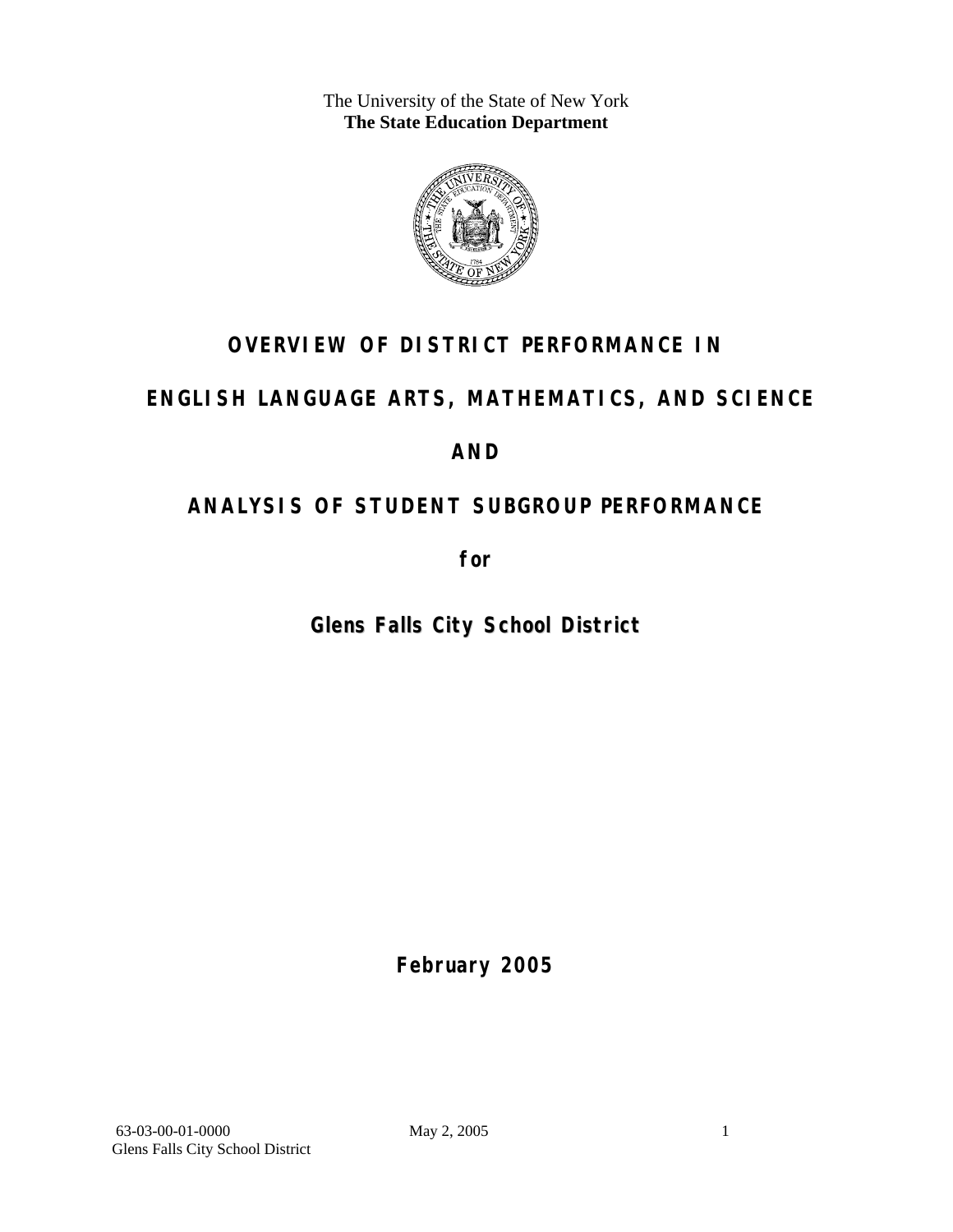#### **THE UNIVERSITY OF THE STATE OF NEW YORK**

#### **Regents of The University**

| Tonawanda             |
|-----------------------|
|                       |
| Staten Island         |
| New Rochelle          |
| Peru                  |
| <b>North Syracuse</b> |
| New York              |
| <b>Belle Harbor</b>   |
| <b>Buffalo</b>        |
| Hartsdale             |
| Albany                |
| <b>Bronx</b>          |
| <b>Binghamton</b>     |
| Rochester             |
| New York              |

## **President of The University and Commissioner of Education**

RICHARD P. MILLS

**Deputy Commissioner for Elementary, Middle, Secondary and Continuing Education**  JAMES A. KADAMUS

#### **Assistant Commissioner for Standards, Assessment and Reporting**  DAVID M. ABRAMS

**Coordinator, Information and Reporting Services** 

MARTHA P. MUSSER

The State Education Department does not discriminate on the basis of age, color, religion, creed, disability, marital status, veteran status, national origin, race, gender, genetic predisposition or carrier status, or sexual orientation in its educational programs, services and activities. Portions of this publication can be made available in a variety of formats, including braille, large print or audio tape, upon request. Inquiries concerning this policy of nondiscrimination should be directed to the Department's Office for Diversity, Ethics, and Access, Room 530, Education Building, Albany, NY 12234. **Requests for additional copies of this publication may be made by contacting the Publications Sales Desk, Room 309, Education Building, Albany, NY 12234.** 

Please address all correspondence about this report that is not related to data corrections to:

*School Report Card Coordinator Information and Reporting Services Team New York State Education Department Room 863 EBA 89 Washington Avenue Albany, NY 12234*  E-mail: *RPTCARD@mail.nysed.gov*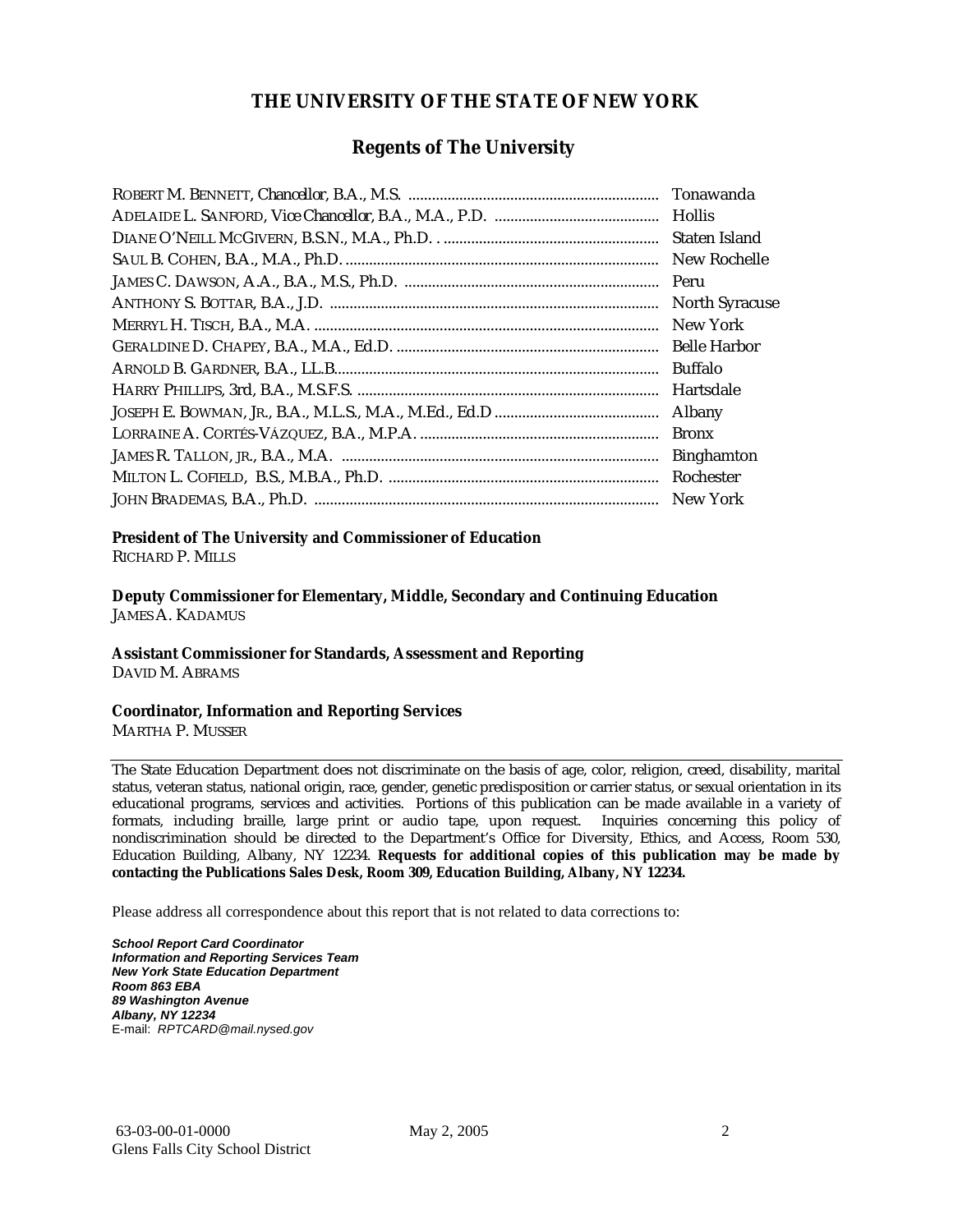The *New York State District Report Card* is an important part of the Board of Regents effort to raise learning standards for all students. It provides information to the public on student performance and other measures of district performance. Knowledge gained from the district report card on a district's strengths and weaknesses can be used to improve instruction and services to students.

The *New York State District Report Card* consists of three parts: the *Overview of District Performance in English Language Arts, Mathematics, and Science and Analysis of Student Subgroup Performance,* the *Comprehensive Information Report,* and the *Accountability Status Report.* The *Overview and Analysis* presents performance data on measures required by the federal No Child Left Behind Act: English, mathematics, science, and graduation rate. Performance data on other State assessments can be found in the *Comprehensive Information Report*. The *Accountability Status Report* provides information as to whether a district is making adequate progress toward enabling all students to achieve proficiency in English and mathematics.

State assessments are designed to help ensure that all students reach high learning standards. They show whether students are getting the foundation knowledge they need to succeed at the elementary, middle, and commencement levels and beyond. The State requires that students who are not making appropriate progress toward the standards receive academic intervention services.

In the *Overview*, performance on the elementary- and middle-level assessments in English language arts, mathematics, and science is reported in terms of mean scores and the percentage of students scoring at each of the four levels. These levels indicate performance on the standards from seriously deficient to advanced proficiency. Regents examination scores are reported in four score ranges. Scores of 65 to 100 are passing; scores of 55 to 64 earn credit toward a local diploma (with the approval of the local board of education). Though each elementary- and middle-level assessment is administered to students in a specific grade, secondary-level assessments are taken by students when they complete the coursework for the core curriculum. Therefore, the performance of students at the secondary level is measured for a student cohort rather than a group of students at a particular grade level. Students are grouped in cohorts according to the year in which they first entered grade 9.

The assessment data in the *Overview and Analysis* are for all tested students in the district, including general-education students and students with disabilities. In the *Overview*, each district's performance is compared with that of all public schools statewide. In the *Analysis*, performance is disaggregated by race/ethnicity, disability status, gender, limited English proficient status, income level, and migrant status.

Explanations of terms referred to or symbols used in this part of the district report card may be found in the glossary on the last page. Further information on the district report card may be found in the guide, *Understanding Your School Report Card: February 2005*, available on the Information and Reporting Services Web site at www.emsc.nysed.gov/irts.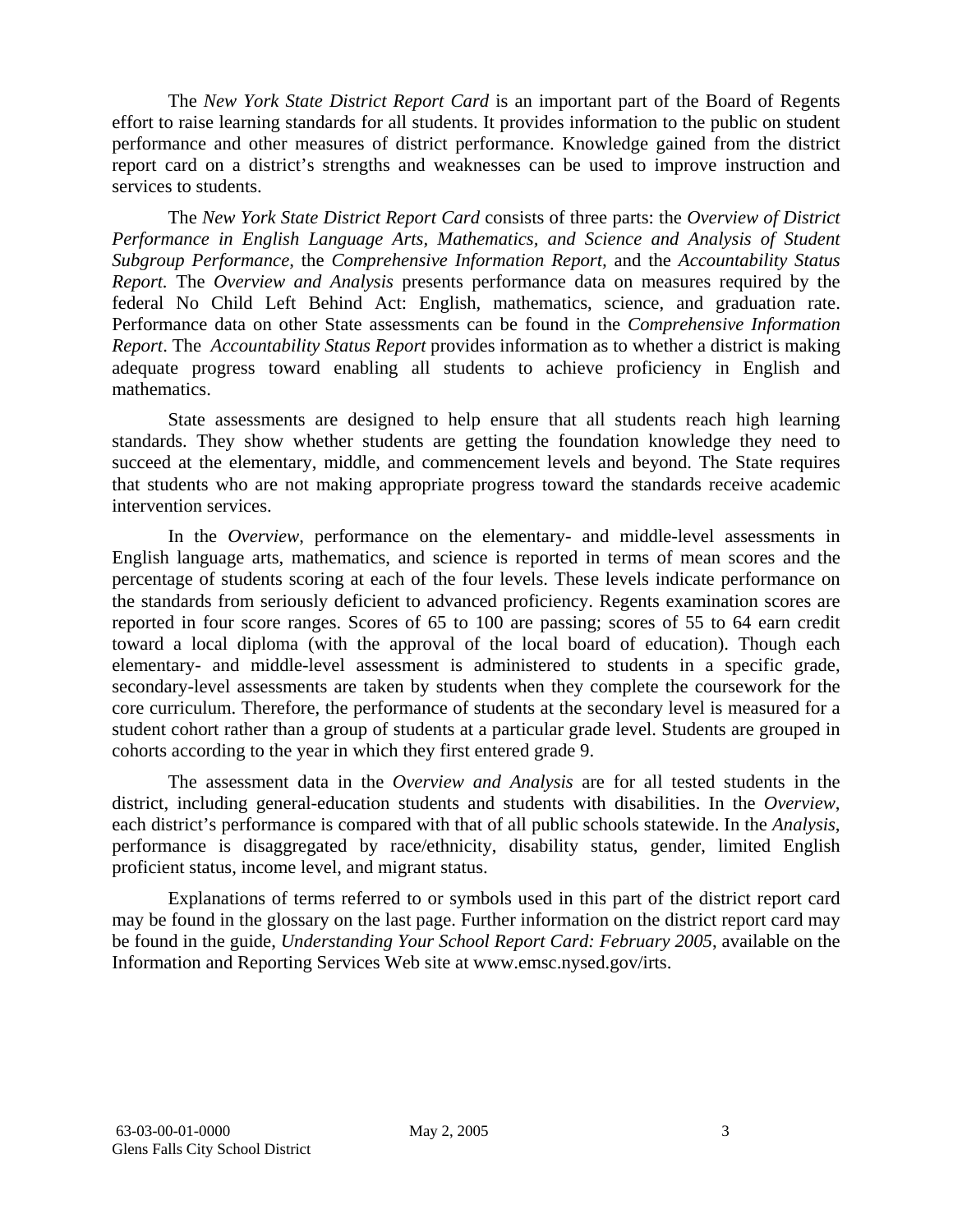## **Overview of District Performance in English Language Arts, Mathematics, and Science**

#### **District Profile**

| Superintendent:<br>Thomas F. Mcgowan |             | Phone: | (518)792-1212             |
|--------------------------------------|-------------|--------|---------------------------|
| <b>∪ Organization</b>                | Grade Range |        | <b>Student Enrollment</b> |
| 2003-04                              | <b>NA</b>   |        | 2522                      |

| 2002–03 District-wide Total Expenditure per Pupil      | \$11.275 |
|--------------------------------------------------------|----------|
| 2002-03 NYS Public Schools Total Expenditure per Pupil | \$13,085 |

#### **2003–04 Core Classes Taught by Highly Qualified Teachers\***

| <b>Total Number of</b><br><b>Core Classes</b> | <b>Percent Taught</b><br>by Highly<br>Qualified<br><b>Teachers</b> |
|-----------------------------------------------|--------------------------------------------------------------------|
|                                               | 100%                                                               |
| .                                             | $\cdot$<br>$\cdot\cdot\cdot$                                       |

\*To meet the federal definition of "highly qualified," public school teachers of core academic subjects must have at least a bachelor's degree and be State certified for and demonstrate subject matter competency in the core academic subject(s) they teach.

#### **2003–04 Teachers with No Valid Teaching Certificate\***

| <b>Total Number of</b><br><b>Teachers</b> | <b>Percent with No</b><br><b>Valid Teaching</b><br><b>Certificate</b> |
|-------------------------------------------|-----------------------------------------------------------------------|
| 205                                       | ሰ%                                                                    |

\*Includes teachers with a modified temporary license.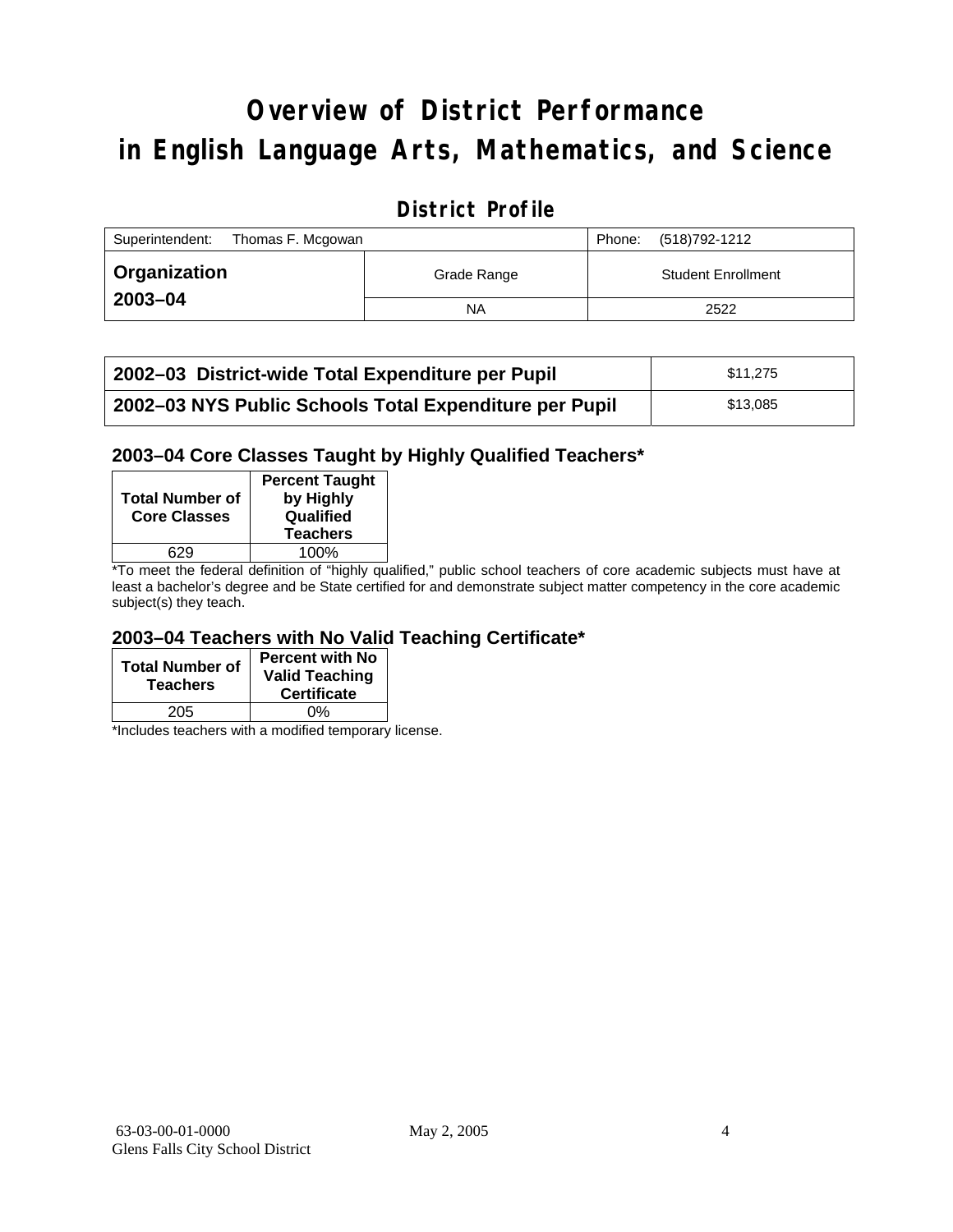English Language Arts



|                                               | <b>Counts of Students</b> |                    |                    |                    |                     |                   |
|-----------------------------------------------|---------------------------|--------------------|--------------------|--------------------|---------------------|-------------------|
| <b>Performance at</b><br><b>This District</b> | Level 1<br>455-602        | Level 2<br>603-644 | Level 3<br>645-691 | Level 4<br>692-800 | <b>Total Tested</b> | <b>Mean Score</b> |
| <b>Jan-Feb 2002</b>                           |                           | 50                 | 88                 | 50                 | 196                 | 667               |
| Feb 2003                                      |                           | 36                 | 81                 | 73                 | 192                 | 677               |
| <b>Feb 2004</b>                               |                           | 35                 | 99                 | 42                 | 183                 | 671               |

|         | Elementary-Level English Language Arts Levels — Listening, Reading, and Writing Standards                 |
|---------|-----------------------------------------------------------------------------------------------------------|
| Level 4 | These students exceed the standards and are moving toward high performance on the Regents examination.    |
| Level 3 | These students meet the standards and, with continued steady growth, should pass the Regents examination. |
| Level 2 | These students <b>need extra help</b> to meet the standards and pass the Regents examination.             |
| Level 1 | These students have serious academic deficiencies.                                                        |

**Performance of Limited English Proficient Students Taking the New York State English as a Second Language Achievement Test (NYSESLAT) as the Measure of English Language Arts Achievement**

| Grade 4 | Level 1 | Level 2 | Level 3 | Level 4 | <b>Total Tested</b> |
|---------|---------|---------|---------|---------|---------------------|
| 2004    |         |         |         |         |                     |

**Performance of Students with Severe Disabilities on the New York State Alternate Assessment (NYSAA) in English** 

| <b>Elementary Level</b> | AA–Level . | AA-Level 2 | ذ AA–Level | AA-Level 4 | <b>Total Tested</b> |
|-------------------------|------------|------------|------------|------------|---------------------|
| 2003-04                 |            |            |            |            |                     |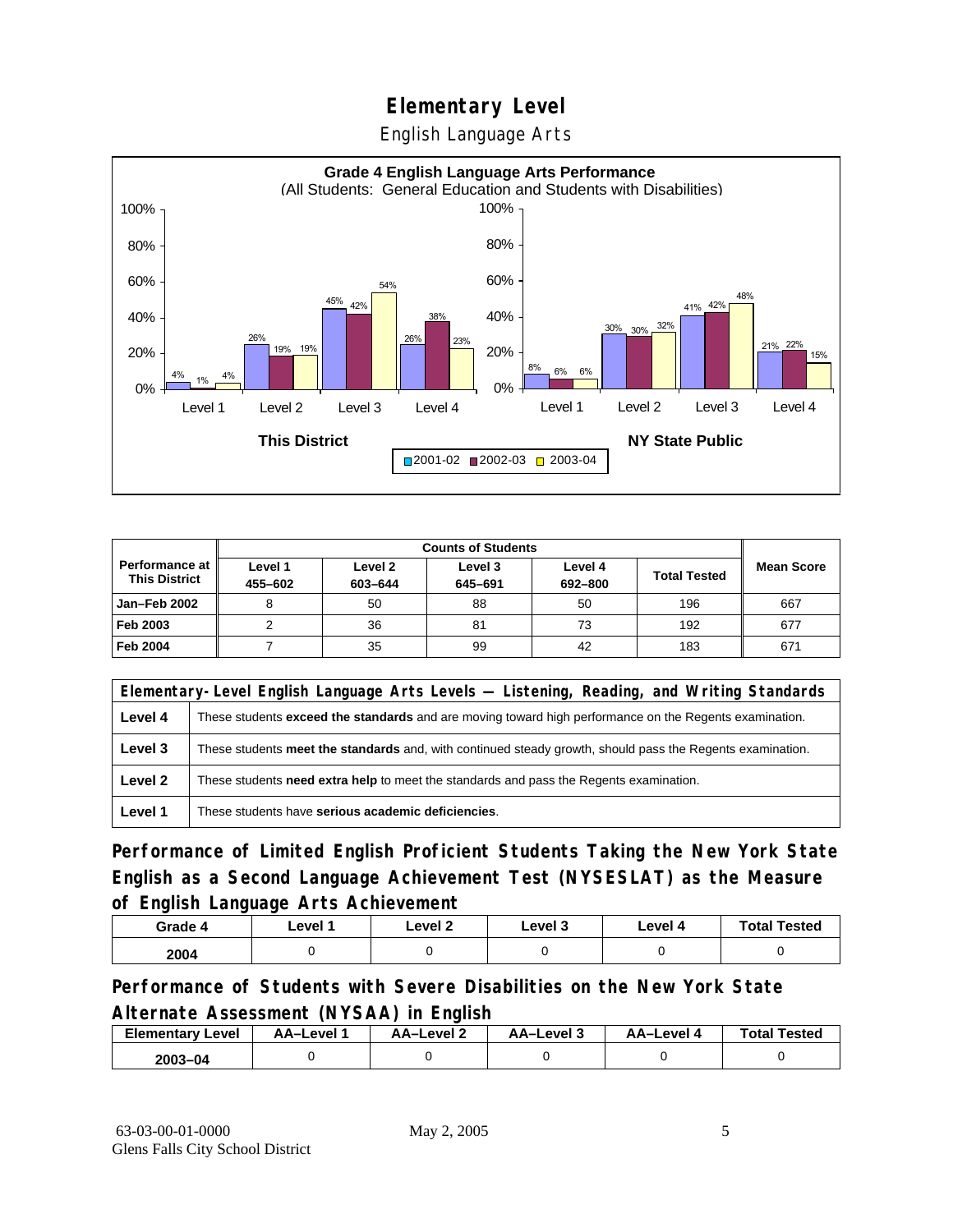#### Mathematics



|                                        | <b>Counts of Students</b> |                    |                    |                    |                     |                   |
|----------------------------------------|---------------------------|--------------------|--------------------|--------------------|---------------------|-------------------|
| Performance at<br><b>This District</b> | Level 1<br>448-601        | Level 2<br>602-636 | Level 3<br>637-677 | Level 4<br>678-810 | <b>Total Tested</b> | <b>Mean Score</b> |
| May 2002                               | 2                         | 54                 | 96                 | 43                 | 196                 | 656               |
| May 2003                               |                           | 18                 | 103                | 66                 | 190                 | 668               |
| May 2004                               |                           |                    | 99                 | 66                 | 186                 | 669               |

| Elementary-Level Mathematics Levels - |                                                                                                           |  |  |  |
|---------------------------------------|-----------------------------------------------------------------------------------------------------------|--|--|--|
|                                       | Knowledge, Reasoning, and Problem-Solving Standards                                                       |  |  |  |
| Level 4                               | These students exceed the standards and are moving toward high performance on the Regents examination.    |  |  |  |
| Level 3                               | These students meet the standards and, with continued steady growth, should pass the Regents examination. |  |  |  |
| Level 2                               | These students need extra help to meet the standards and pass the Regents examination.                    |  |  |  |
| Level 1                               | These students have serious academic deficiencies.                                                        |  |  |  |

#### **Performance of Students with Severe Disabilities on the New York State Alternate Assessment (NYSAA) in Mathematics**

| <b>Elementary Level</b> | AA-Level | <b>AA-Level 2</b> | AA-Level 3 | AA-Level 4 | <b>Total Tested</b> |
|-------------------------|----------|-------------------|------------|------------|---------------------|
| 2003-04                 |          |                   |            |            |                     |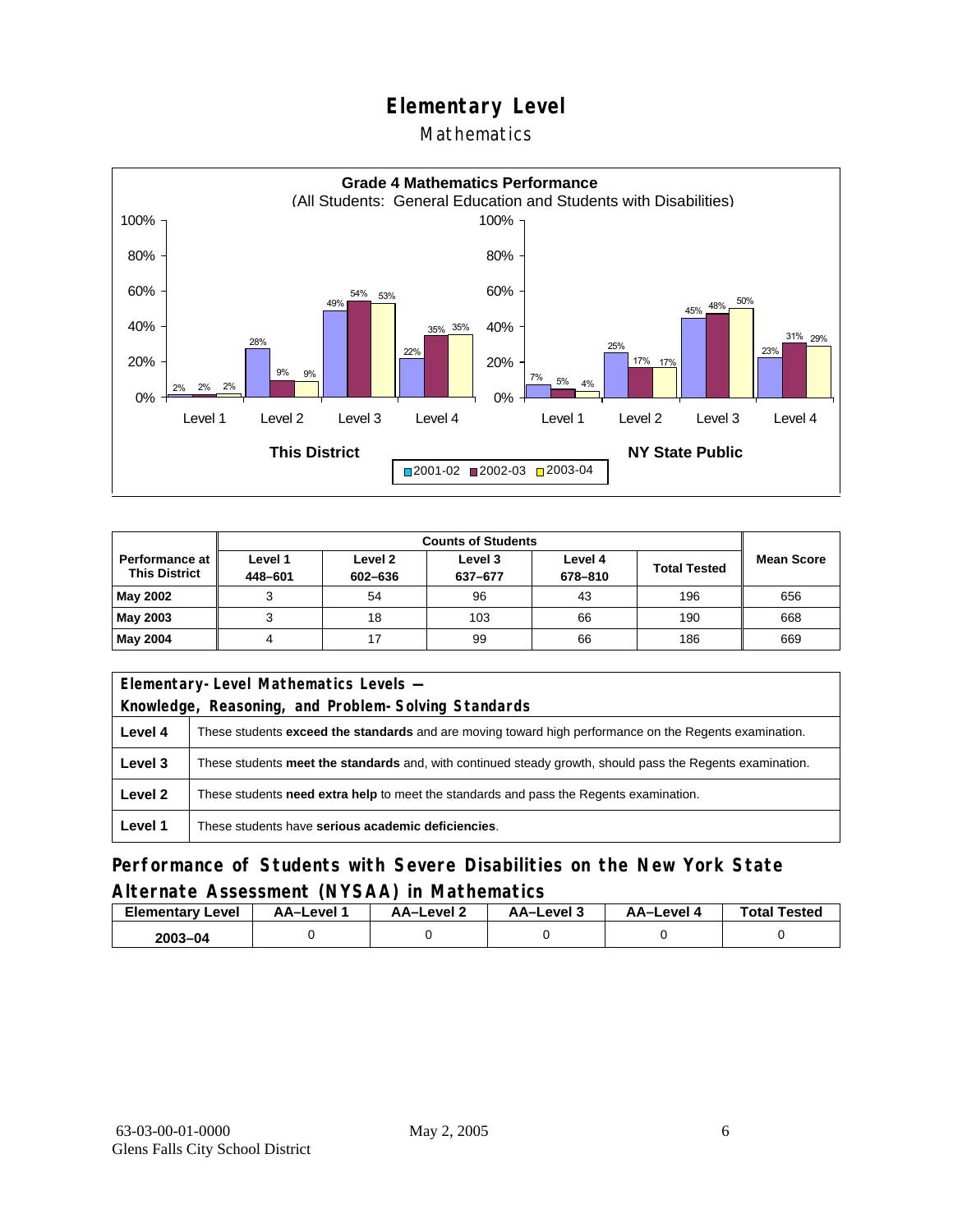Science\*



| Performance at I<br><b>This District</b> | ∟evel 1<br>0-44 | Level 2<br>45-64 | Level 3<br>65-84 | Level 4<br>85-100 | <b>Total Tested</b> | <b>Mean Score</b> |
|------------------------------------------|-----------------|------------------|------------------|-------------------|---------------------|-------------------|
| <b>May 2004</b>                          |                 |                  | 68               | 106               | 186                 | 84                |

| Elementary-Level Science Levels - |                                                                                                           |  |  |  |  |
|-----------------------------------|-----------------------------------------------------------------------------------------------------------|--|--|--|--|
|                                   | Knowledge, Reasoning, and Problem-Solving Standards                                                       |  |  |  |  |
| Level 4                           | These students exceed the standards and are moving toward high performance on the Regents examination.    |  |  |  |  |
| Level 3                           | These students meet the standards and, with continued steady growth, should pass the Regents examination. |  |  |  |  |
| Level 2                           | These students <b>need extra help</b> to meet the standards and pass the Regents examination.             |  |  |  |  |
| Level 1                           | These students have serious academic deficiencies.                                                        |  |  |  |  |

#### **Performance of Students with Severe Disabilities on the New York State Alternate Assessment (NYSAA) in Science**

| <b>Elementary</b><br>Level | AA-Level | AA-Level 2 | AA-Level 3 | AA-Level 4 | <b>Total Tested</b> |
|----------------------------|----------|------------|------------|------------|---------------------|
| 2003-04                    |          |            |            |            |                     |

\*Only one year of data is shown because a new assessment in elementary-level science was administered for the first time in 2003–04.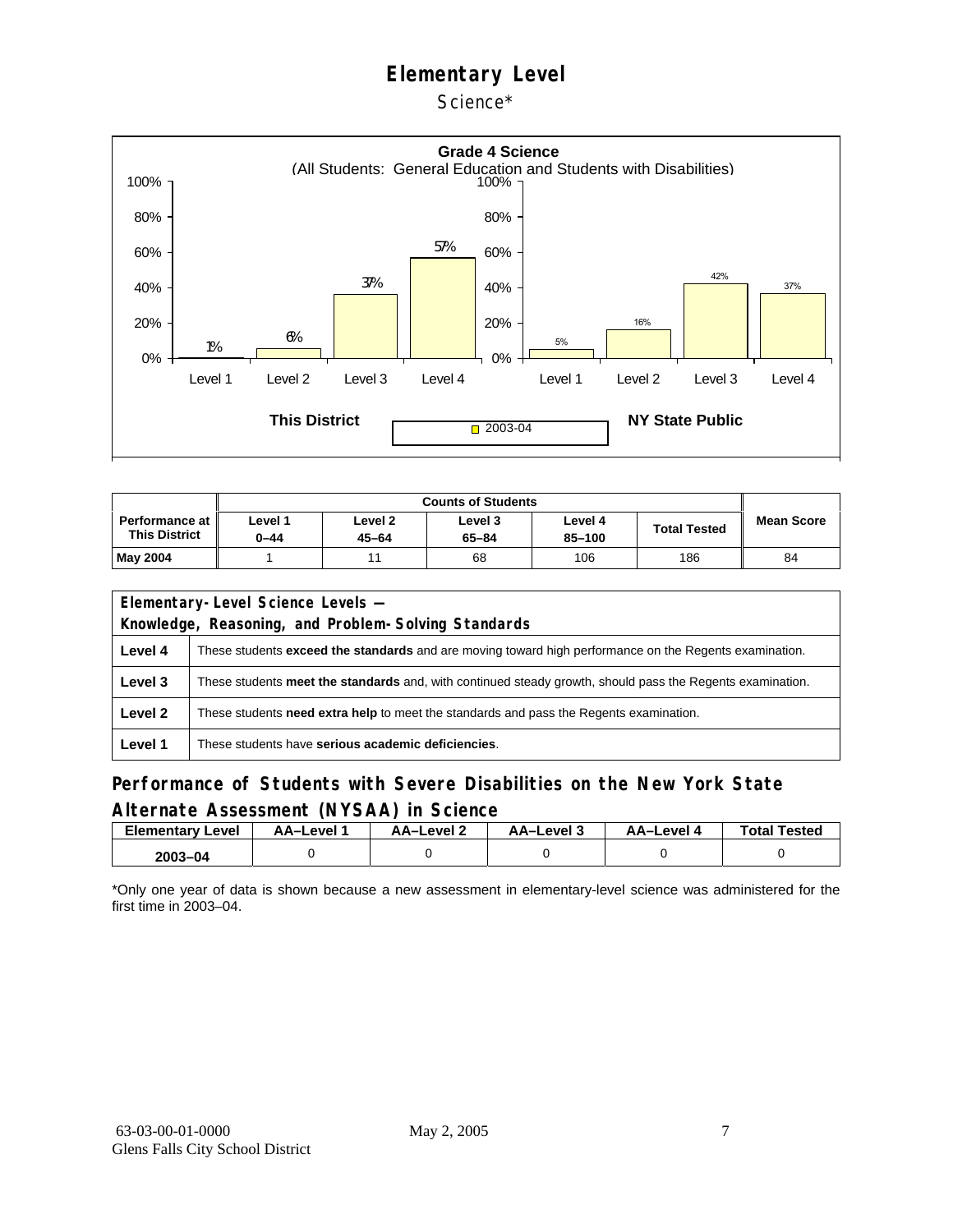#### English Language Arts



|                                                 | <b>Counts of Students</b> |                    |                    |                    |                     |                   |  |
|-------------------------------------------------|---------------------------|--------------------|--------------------|--------------------|---------------------|-------------------|--|
| <b>Performance at I</b><br><b>This District</b> | Level 1<br>527-659        | Level 2<br>660-698 | Level 3<br>699-737 | Level 4<br>738-830 | <b>Total Tested</b> | <b>Mean Score</b> |  |
| <b>March 2002</b>                               | 16                        | 92                 | 91                 | 38                 | 237                 | 704               |  |
|                                                 | Level 1<br>527-657        | Level 2<br>658-696 | Level 3<br>697-736 | Level 4<br>737-830 | <b>Total Tested</b> |                   |  |
| January 2003                                    | 16                        | 98                 | 94                 | 34                 | 242                 | 699               |  |
| January 2004                                    | 16                        | 91                 | 107                | 29                 | 243                 | 704               |  |

|         | Middle-Level English Language Arts Levels — Listening, Reading, and Writing Standards                         |  |  |  |  |
|---------|---------------------------------------------------------------------------------------------------------------|--|--|--|--|
| Level 4 | These students <b>exceed the standards</b> and are moving toward high performance on the Regents examination. |  |  |  |  |
| Level 3 | These students meet the standards and, with continued steady growth, should pass the Regents examination.     |  |  |  |  |
| Level 2 | These students need extra help to meet the standards and pass the Regents examination.                        |  |  |  |  |
| Level 1 | These students have serious academic deficiencies.                                                            |  |  |  |  |

**Performance of Limited English Proficient Students Taking the New York State English as a Second Language Achievement Test (NYSESLAT) as the Measure of English Language Arts Achievement**

| Grade 8 | Level 1 | Level 2 | Level 3 | Level 4 | <b>Total Tested</b> |
|---------|---------|---------|---------|---------|---------------------|
| 2004    |         |         |         |         |                     |

**Performance of Students with Severe Disabilities on the New York State Alternate Assessment (NYSAA) in English** 

| <b>Middle Level</b> | AA-Level | <b>AA-Level 2</b> | AA-Level 3 | AA–Level 4 | <b>Total Tested</b> |
|---------------------|----------|-------------------|------------|------------|---------------------|
| $2003 - 04$         |          |                   |            |            |                     |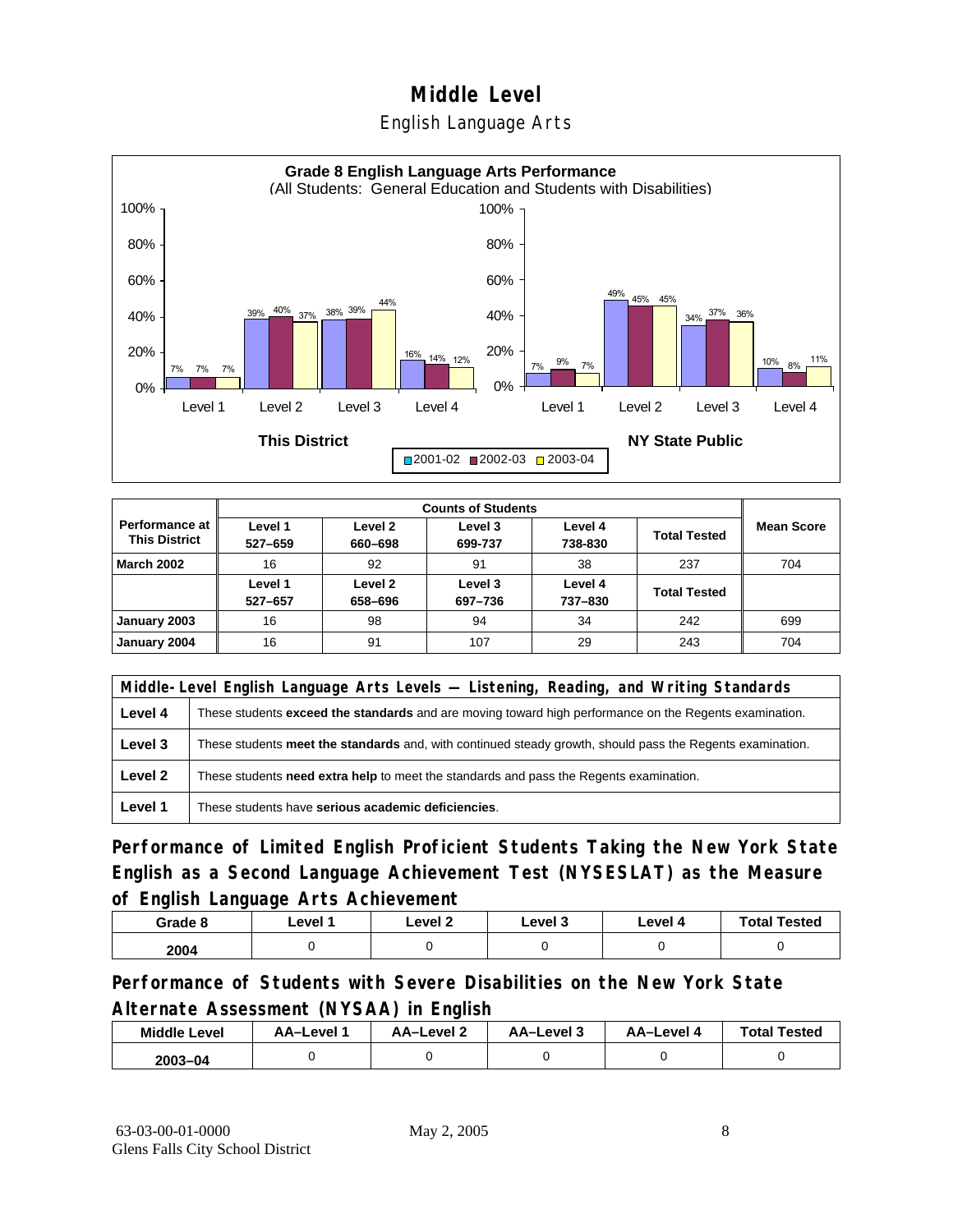#### **Mathematics**



|                                               |                                                                                                             | <b>Counts of Students</b> |                   |    |     |     |  |  |  |  |
|-----------------------------------------------|-------------------------------------------------------------------------------------------------------------|---------------------------|-------------------|----|-----|-----|--|--|--|--|
| <b>Performance at</b><br><b>This District</b> | Level 1<br>Level 2<br>Level 3<br>Level 4<br><b>Total Tested</b><br>517-680<br>760-882<br>716-759<br>681-715 |                           | <b>Mean Score</b> |    |     |     |  |  |  |  |
| May 2002                                      | 31                                                                                                          | 76                        | 90                | 51 | 248 | 724 |  |  |  |  |
| May 2003                                      | 30                                                                                                          | 96                        | 96                | 23 | 245 | 715 |  |  |  |  |
| May 2004                                      | 19                                                                                                          | 37                        | 134               | 51 | 241 | 732 |  |  |  |  |

|         | Middle-Level Mathematics Levels — Knowledge, Reasoning, and Problem-Solving Standards                     |  |  |  |  |
|---------|-----------------------------------------------------------------------------------------------------------|--|--|--|--|
| Level 4 | These students exceed the standards and are moving toward high performance on the Regents examination.    |  |  |  |  |
| Level 3 | These students meet the standards and, with continued steady growth, should pass the Regents examination. |  |  |  |  |
| Level 2 | These students need extra help to meet the standards and pass the Regents examination.                    |  |  |  |  |
| Level 1 | These students have serious academic deficiencies.                                                        |  |  |  |  |

#### **Performance of Students with Severe Disabilities on the New York State Alternate Assessment (NYSAA) in Mathematics**

| <b>Middle</b><br>Level | AA–Level . | AA-Level 2 | AA-Level 3 | AA–Level 4 | <b>Total Tested</b> |
|------------------------|------------|------------|------------|------------|---------------------|
| $2003 - 04$            |            |            |            |            |                     |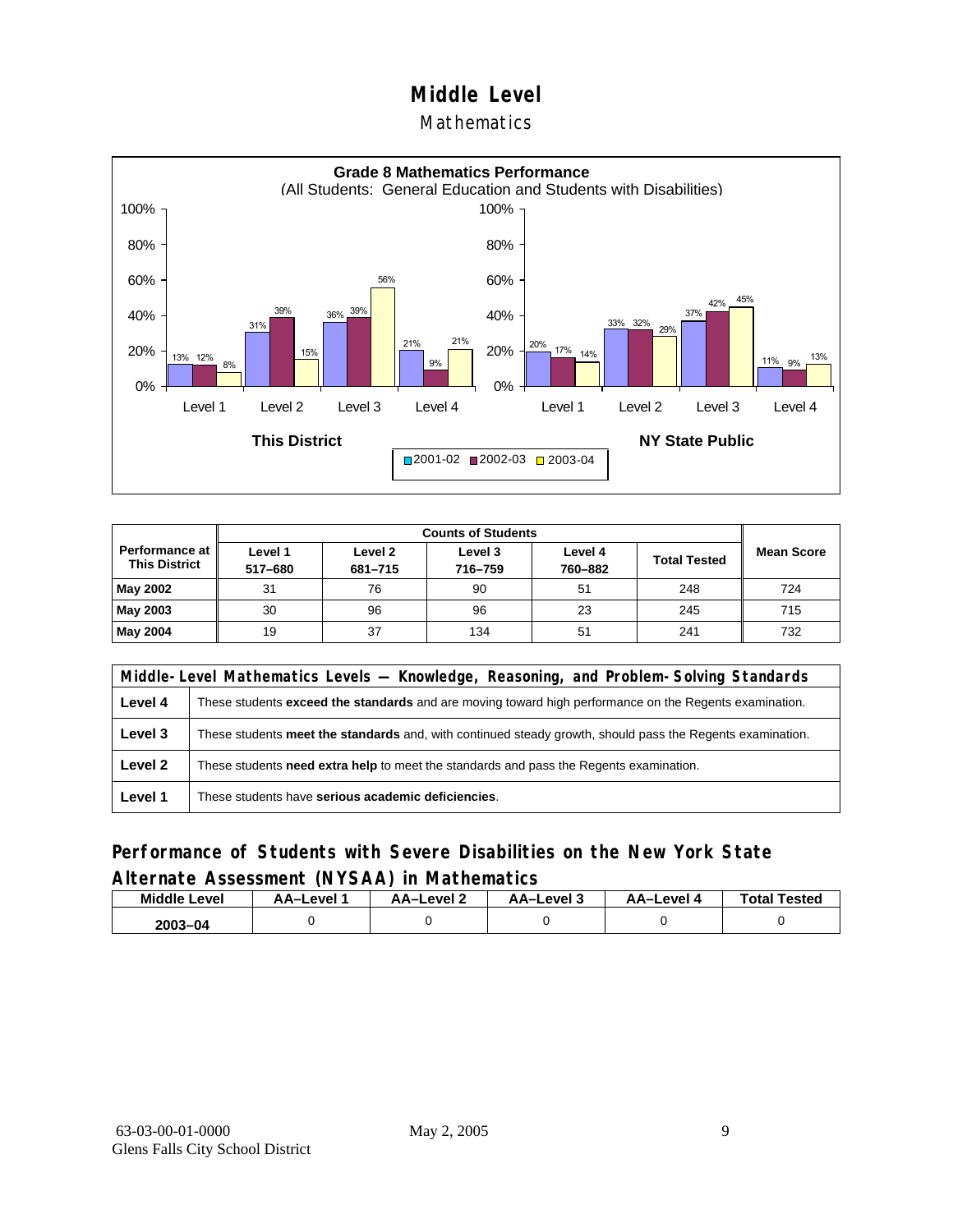#### **Science**



| <b>June 2002</b> | Middle-Level Science        | 15 | 86  | 126 | 231 | 82 |
|------------------|-----------------------------|----|-----|-----|-----|----|
|                  | <b>Regents Science</b>      |    |     |     |     |    |
| January/         | Middle-Level Science        | 19 | 104 | 109 | 235 | 81 |
|                  | June 2003   Regents Science |    |     |     |     |    |
| January/         | Middle-Level Science        | 14 | 88  | 128 | 234 | 82 |
|                  | June 2004   Regents Science |    |     |     |     |    |

|         | Middle-Level Science Levels — Knowledge, Reasoning, and Problem-Solving Standards*                                                                                                                  |  |  |  |  |
|---------|-----------------------------------------------------------------------------------------------------------------------------------------------------------------------------------------------------|--|--|--|--|
| Level 4 | These students <b>exceed the standards</b> on the middle-level science test and are moving toward high performance<br>on the Regents examinations or score 85–100 on a Regents science examination. |  |  |  |  |
| Level 3 | These students meet the standards on the middle-level science test and, with continued steady growth, should<br>pass the Regents examinations or score 65–84 on a Regents science examination.      |  |  |  |  |
| Level 2 | These students need extra help to meet the standards for middle-level science and to pass the Regents<br>examinations or score 55-64 on a Regents science examination.                              |  |  |  |  |
| Level 1 | These students have serious academic deficiencies as evidenced in the middle-level science test or score 0–54<br>on a Regents science examination.                                                  |  |  |  |  |

\*Students may demonstrate proficiency in middle-level science by scoring at Level 3 or above on the middle-level science test or by scoring 65 or above on a Regents examination in science.

#### **Performance of Students with Severe Disabilities on the New York State Alternate Assessment (NYSAA) in Science**

| <b>Middle Level</b> | AA–Level | AA-Level 2 | AA-Level 3 | <b>AA-Level 4</b> | <b>Total Tested</b> |  |
|---------------------|----------|------------|------------|-------------------|---------------------|--|
| $2003 - 04$         |          |            |            |                   |                     |  |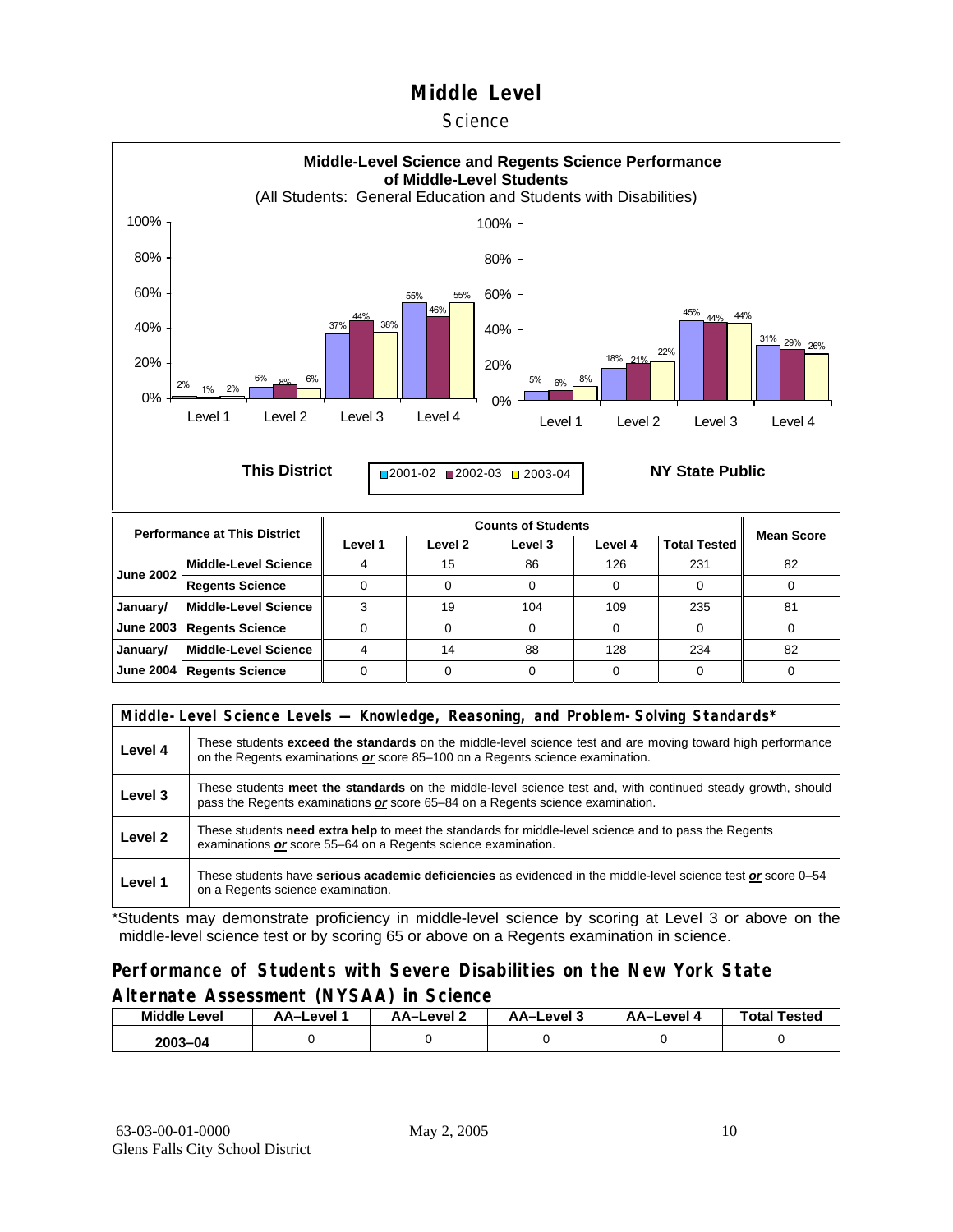## **High School English Achievement after Four Years of Instruction**

 The graphs and tables below present performance of the 1998, 1999, and 2000 cohort members, four years after entering grade 9, in meeting the graduation assessment requirement in English. In the graph, students passing approved alternatives to this examination are counted as scoring in the 65 to 84 range. RCT results are not included in the graph. The data in these tables and charts show the performance of the cohorts as of June 30<sup>th</sup> of the fourth year after first entering grade 9. Data for the 1999 and 2000 cohorts include all students in cohorts in the district's schools, students continuously enrolled in the district who transferred between schools within the district, and students placed outside the district but who are the reporting responsibility of the district. Data for the 1998 cohort include all students in the cohort in the district's schools.



| English Graduation Requirement Achievement after Four Years of High School* |                                                                                                                                   |                  |                   |                   |                    |                           |  |  |  |  |
|-----------------------------------------------------------------------------|-----------------------------------------------------------------------------------------------------------------------------------|------------------|-------------------|-------------------|--------------------|---------------------------|--|--|--|--|
|                                                                             | <b>Cohort Members</b><br><b>Highest Score</b><br><b>Highest Score</b><br><b>Highest Score</b><br><b>Highest Score</b><br>Approved |                  |                   |                   |                    |                           |  |  |  |  |
|                                                                             | <b>All Students</b>                                                                                                               | Between 0 and 54 | Between 55 and 64 | Between 65 and 84 | Between 85 and 100 | <b>Alternative Credit</b> |  |  |  |  |
| 1998 Cohort                                                                 | 153                                                                                                                               |                  |                   | 92                | 48                 |                           |  |  |  |  |
| 1999 Cohort                                                                 | 164                                                                                                                               |                  |                   | 63                | 86                 |                           |  |  |  |  |
| 2000 Cohort                                                                 | 160                                                                                                                               |                  |                   |                   | 65                 |                           |  |  |  |  |

\*Assessments used to determine counts in this table include the Regents examination in comprehensive English, the component retest in English, and approved alternatives.

| Performance of Students Who Took the Regents Competency<br>Tests in Reading and Writing to Meet the Graduation Requirement* |  |  |  |  |  |  |  |  |
|-----------------------------------------------------------------------------------------------------------------------------|--|--|--|--|--|--|--|--|
| <b>Failed RCT in Reading</b><br><b>Passed the RCTs</b><br>and/or Writing                                                    |  |  |  |  |  |  |  |  |
| 1998 Cohort                                                                                                                 |  |  |  |  |  |  |  |  |
| 1999 Cohort                                                                                                                 |  |  |  |  |  |  |  |  |
| 2000 Cohort                                                                                                                 |  |  |  |  |  |  |  |  |

\*Includes only students eligible for the safety net who did not score 55 or higher on the Regents examination or an approved alternative. Some students in the "Passed the RCTs" counts are also included in the 0–54 counts in the graph above.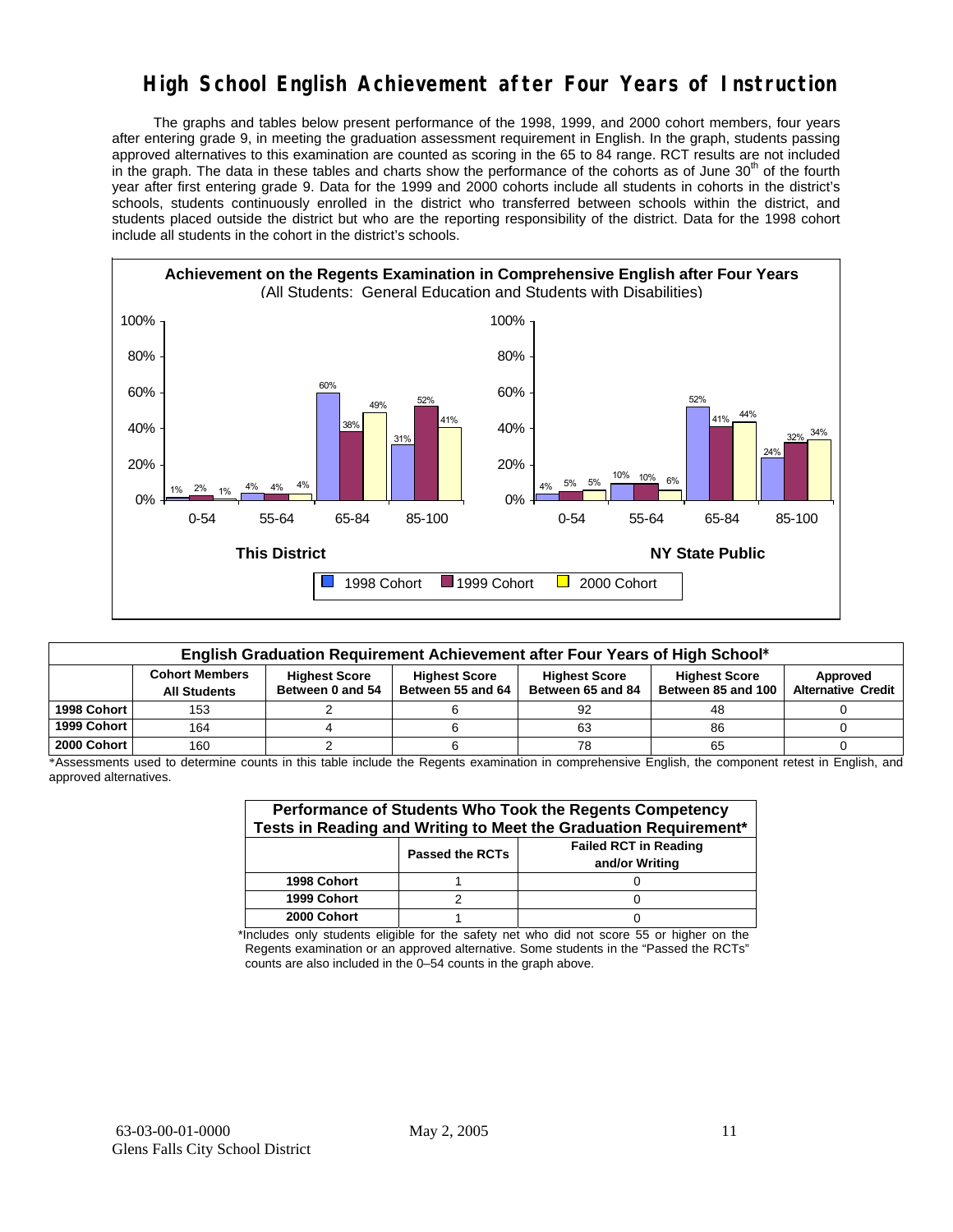## **High School Mathematics Achievement after Four Years of Instruction**

 The graphs and tables below present performance of the 1998, 1999, and 2000 cohort members, four years after entering grade 9, in meeting the graduation assessment requirement in mathematics. In the graph, students passing approved alternatives to these examinations are counted as scoring in the 65 to 84 range. RCT results are not included in the graph. The data in these tables and charts show the performance of the cohorts as of June 30<sup>th</sup> of the fourth year after first entering grade 9. Data for the 1999 and 2000 cohorts include all students in cohorts in the district's schools, students continuously enrolled in the district who transferred between schools within the district, and students placed outside the district but who are the reporting responsibility of the district. Data for the 1998 cohort include all students in the cohort in the district's schools.



| Mathematics Graduation Requirement Achievement after Four Years of High School* |                       |                      |                   |                   |                    |                           |  |  |  |  |
|---------------------------------------------------------------------------------|-----------------------|----------------------|-------------------|-------------------|--------------------|---------------------------|--|--|--|--|
|                                                                                 | <b>Cohort Members</b> | <b>Highest Score</b> | Approved          |                   |                    |                           |  |  |  |  |
|                                                                                 | <b>All Students</b>   | Between 0 and 54     | Between 55 and 64 | Between 65 and 84 | Between 85 and 100 | <b>Alternative Credit</b> |  |  |  |  |
| 1998 Cohort                                                                     | 153                   | 14                   |                   | 58                | 64                 |                           |  |  |  |  |
| 1999 Cohort                                                                     | 164                   |                      | 22                | 60                | 68                 |                           |  |  |  |  |
| 2000 Cohort                                                                     | 160                   |                      |                   | 70                | 67                 |                           |  |  |  |  |

\*Assessments used to determine counts in this table include a Regents examination in mathematics, the component retest in mathematics, and approved alternatives.

| Performance of Students Who Took the Regents Competency<br>Test in Mathematics to Meet the Graduation Requirement* |                       |                                          |  |  |  |  |  |
|--------------------------------------------------------------------------------------------------------------------|-----------------------|------------------------------------------|--|--|--|--|--|
|                                                                                                                    | <b>Passed the RCT</b> | <b>Failed at Least</b><br><b>One RCT</b> |  |  |  |  |  |
| 1998 Cohort                                                                                                        |                       |                                          |  |  |  |  |  |
| 1999 Cohort                                                                                                        |                       |                                          |  |  |  |  |  |
| 2000 Cohort                                                                                                        |                       |                                          |  |  |  |  |  |

\*Includes only students eligible for the safety net who did not score 55 or higher on the Regents examination or an approved alternative. Some students in the "Passed the RCTs" counts are also included in the 0–54 counts in the graph above.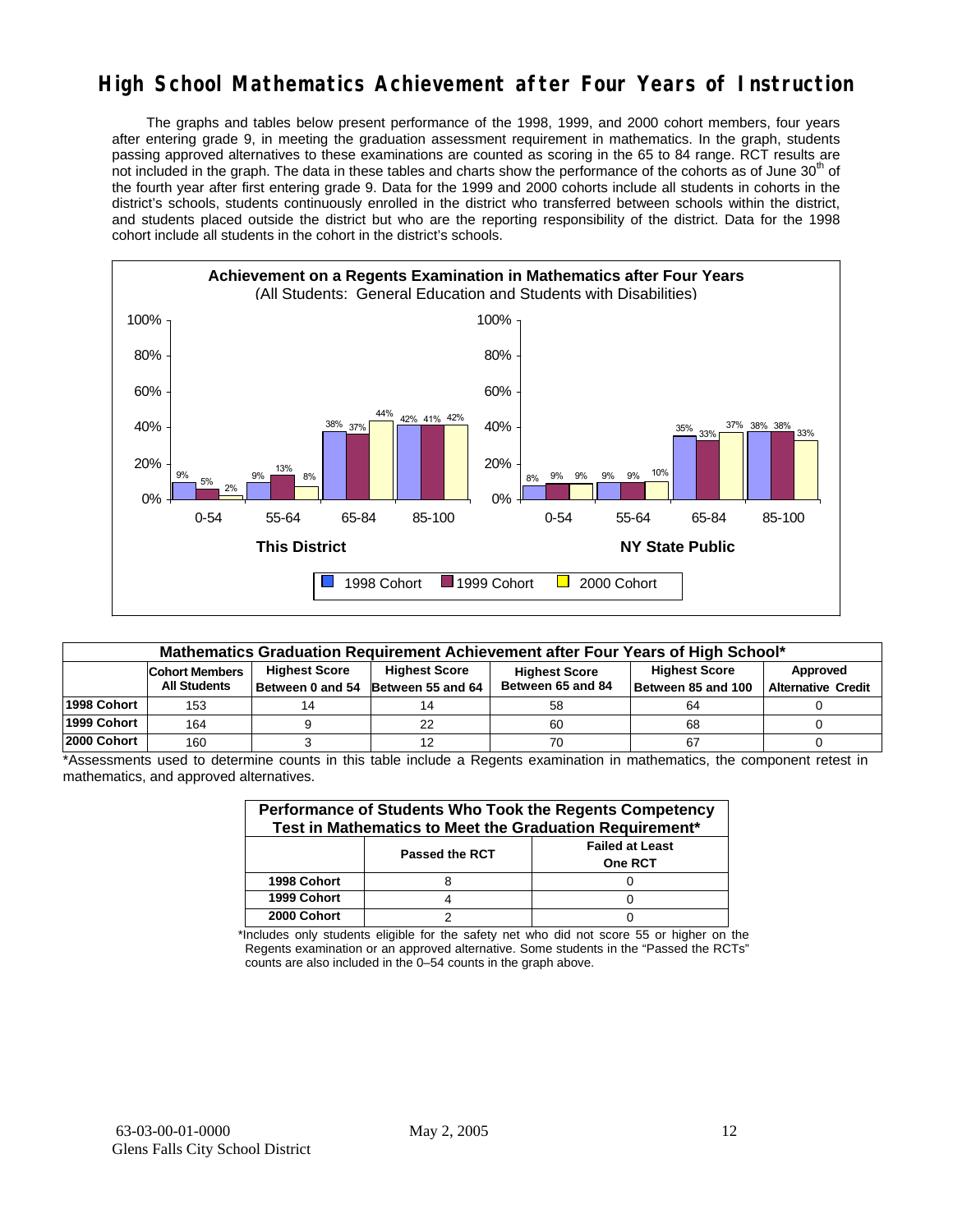## **Cohort Graduation Rates**

 Students were counted as graduates if they earned a local diploma with or without a Regents endorsement by August 31<sup>st</sup> of the fourth year after first entering grade 9. The graduation-rate cohort includes students who transferred to general education development (GED) programs. These students were not counted in the 1998 and 1999 school accountability cohort for English and mathematics.



| <b>Cohort Graduation Rates</b> |                                  |                                |                                                                                                    |     |  |  |  |  |  |
|--------------------------------|----------------------------------|--------------------------------|----------------------------------------------------------------------------------------------------|-----|--|--|--|--|--|
|                                | <b>Cohort</b><br>Members*<br>(a) | <b>Transfers to GED</b><br>(b) | <b>Graduation Rate</b><br><b>Cohort</b><br><b>Number</b><br><b>Members</b><br>Graduated<br>$(a+b)$ |     |  |  |  |  |  |
| 1998 Cohort                    | 154                              |                                | 155                                                                                                | 141 |  |  |  |  |  |
| 1999 Cohort                    | 164                              |                                | 168                                                                                                | 152 |  |  |  |  |  |

\*Count as of August 31<sup>st</sup> of the fourth year after first entering grade 9.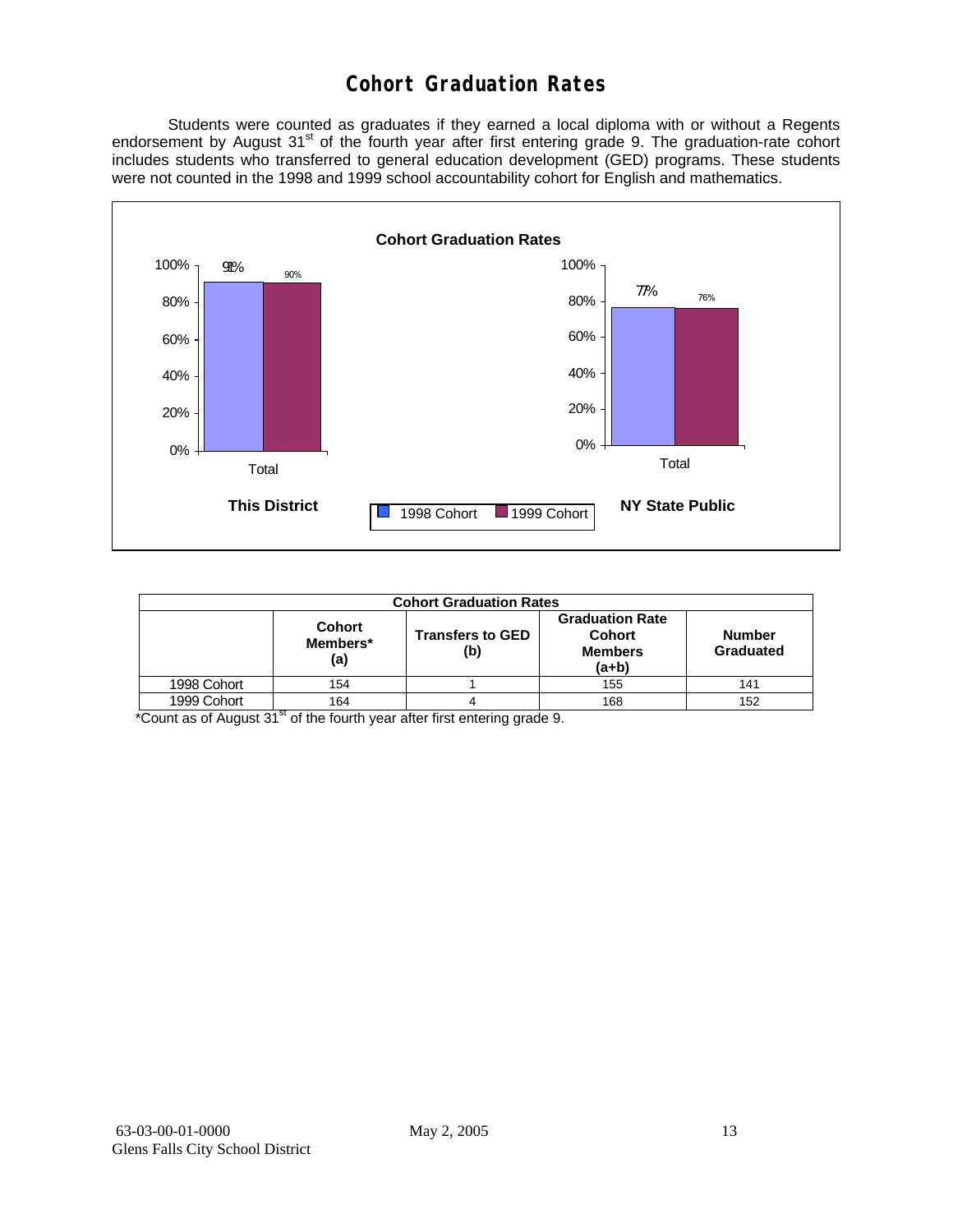## **Analysis of Student Subgroup Performance**

Historically, on State assessments the average performance of Black, Hispanic, and Native American students has been lower than that of White and Asian students. Similarly, students from lowincome families have not performed as well as those from higher income families. A high priority of the Board of Regents is to eliminate these gaps in student performance. In addition, Title I of the federal Elementary and Secondary Education Act includes explicit requirements "to ensure that students served by Title I are given the same opportunity to achieve to high standards and are held to the same high expectations as all students in each State."

This section of the district report card provides performance data for two years by racial/ethnic group, disability status, gender, English proficiency status, income level, and migrant status. The purpose of the student subgroup analyses is to determine if students who perform below the standards in any school tend to fall into particular groups, such as minority students, limited English proficient students, or economically disadvantaged students. If these analyses provide evidence that students in one of the groups achieve at a lower level than other students, the district should examine the reasons for this lower performance and make necessary changes in curriculum, instruction, and student support services to remedy these performance gaps. If your district did not report data for the 2003–04 school year for a subject and grade, a table showing data for subgroups in that subject and grade will not be included in the *Analysis*.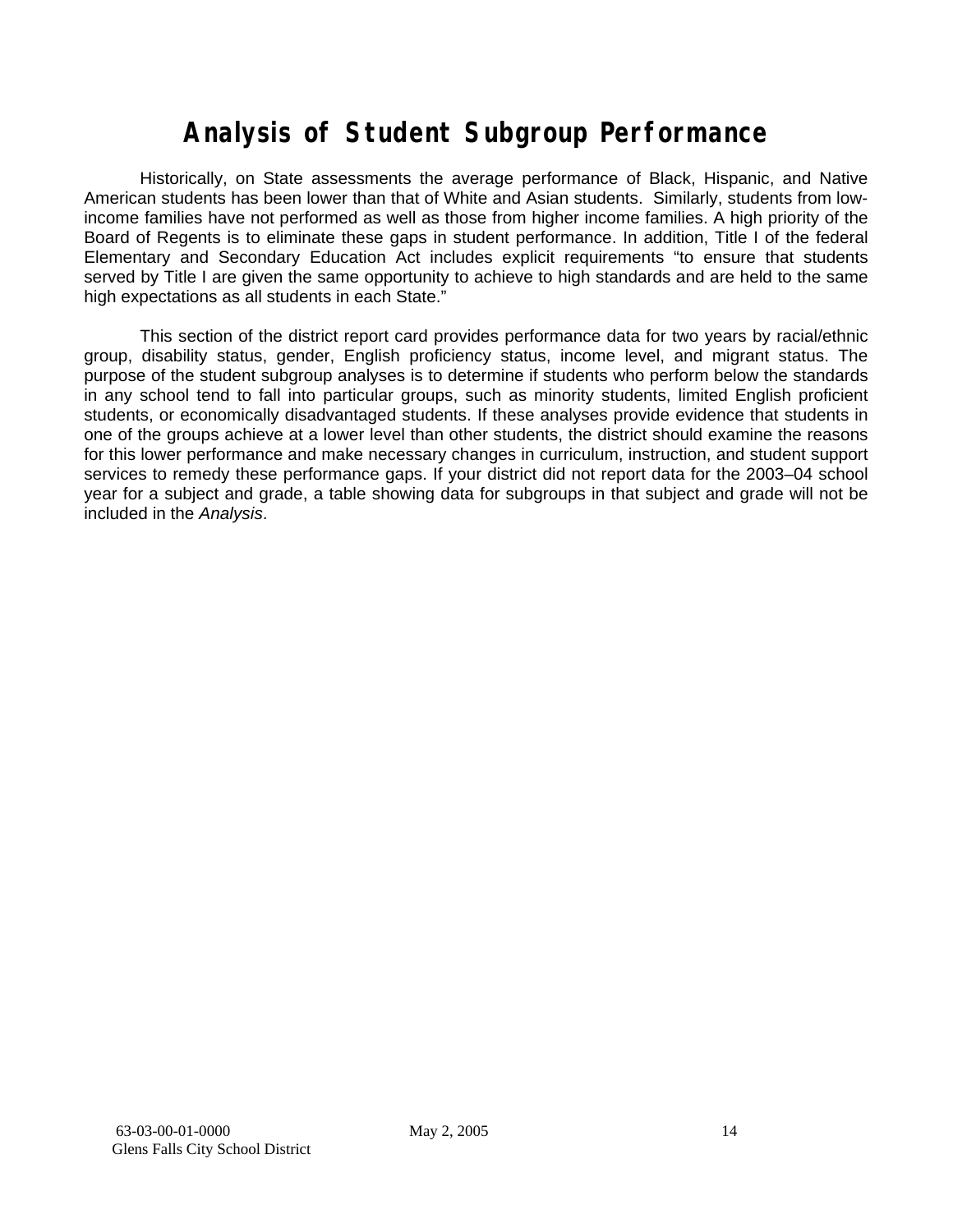## English Language Arts

|                                              |                               |         | ັ<br>$2002 - 03$                                                  |     | 2003-04                       |                                                                   |         |     |
|----------------------------------------------|-------------------------------|---------|-------------------------------------------------------------------|-----|-------------------------------|-------------------------------------------------------------------|---------|-----|
| <b>Student Subgroup</b>                      | <b>Total</b><br><b>Tested</b> |         | <b>Percentages of Tested</b><br><b>Students Scoring at Levels</b> |     | <b>Total</b><br><b>Tested</b> | <b>Percentages of Tested</b><br><b>Students Scoring at Levels</b> |         |     |
|                                              |                               | $2 - 4$ | $3 - 4$                                                           | 4   |                               | $2 - 4$                                                           | $3 - 4$ | 4   |
| <b>Results by Race/Ethnicity</b>             |                               |         |                                                                   |     |                               |                                                                   |         |     |
| American Indian/Alaskan Native               | $\mathbf 0$                   | 0%      | 0%                                                                | 0%  | 0                             | 0%                                                                | 0%      | 0%  |
| <b>Black</b>                                 | 4                             | s       | s                                                                 | s   | $\overline{7}$                | 86%                                                               | 43%     | 29% |
| Hispanic                                     | $\Omega$                      | 0%      | 0%                                                                | 0%  | 3                             | s                                                                 | s       | s   |
| Asian or Pacific Islander                    | 3                             | s       | $\mathbf S$                                                       | s   | 6                             | s                                                                 | s       | s   |
| White                                        | 185                           | 99%     | 80%                                                               | 38% | 167                           | 97%                                                               | 78%     | 22% |
| Total                                        | 192                           | 99%     | 80%                                                               | 38% | 183                           | 96%                                                               | 77%     | 23% |
| Small Group Totals (s)                       | $\overline{7}$                | 100%    | 86%                                                               | 43% | 9                             | 89%                                                               | 78%     | 33% |
| <b>Results by Disability Status</b>          |                               |         |                                                                   |     |                               |                                                                   |         |     |
| General-education students                   | 171                           | 100%    | 83%                                                               | 42% | 156                           | 100%                                                              | 87%     | 26% |
| Students with disabilities                   | 21                            | 90%     | 57%                                                               | 10% | 27                            | 74%                                                               | 19%     | 4%  |
| Total                                        | 192                           | 99%     | 80%                                                               | 38% | 183                           | 96%                                                               | 77%     | 23% |
| <b>Results by Gender</b>                     |                               |         |                                                                   |     |                               |                                                                   |         |     |
| Female                                       | 93                            | 99%     | 83%                                                               | 40% | 85                            | 96%                                                               | 80%     | 26% |
| Male                                         | 99                            | 99%     | 78%                                                               | 36% | 98                            | 96%                                                               | 74%     | 20% |
| Total                                        | 192                           | 99%     | 80%                                                               | 38% | 183                           | 96%                                                               | 77%     | 23% |
| <b>Results by English Proficiency Status</b> |                               |         |                                                                   |     |                               |                                                                   |         |     |
| English proficient                           | 192                           | 99%     | 80%                                                               | 38% | 183                           | 96%                                                               | 77%     | 23% |
| Limited English proficient                   | $\mathbf{0}$                  | 0%      | 0%                                                                | 0%  | $\Omega$                      | 0%                                                                | 0%      | 0%  |
| Total                                        | 192                           | 99%     | 80%                                                               | 38% | 183                           | 96%                                                               | 77%     | 23% |
| <b>Results by Income Level</b>               |                               |         |                                                                   |     |                               |                                                                   |         |     |
| Economically disadvantaged                   | 51                            | 98%     | 69%                                                               | 16% | 54                            | 91%                                                               | 57%     | 7%  |
| Not disadvantaged                            | 141                           | 99%     | 84%                                                               | 46% | 129                           | 98%                                                               | 85%     | 29% |
| Total                                        | 192                           | 99%     | 80%                                                               | 38% | 183                           | 96%                                                               | 77%     | 23% |
| <b>Results by Migrant Status</b>             |                               |         |                                                                   |     |                               |                                                                   |         |     |
| Migrant family                               | $\mathbf 0$                   | 0%      | 0%                                                                | 0%  | $\mathbf 0$                   | 0%                                                                | 0%      | 0%  |
| Not migrant family                           | 192                           | 99%     | 80%                                                               | 38% | 183                           | 96%                                                               | 77%     | 23% |
| Total                                        | 192                           | 99%     | 80%                                                               | 38% | 183                           | 96%                                                               | 77%     | 23% |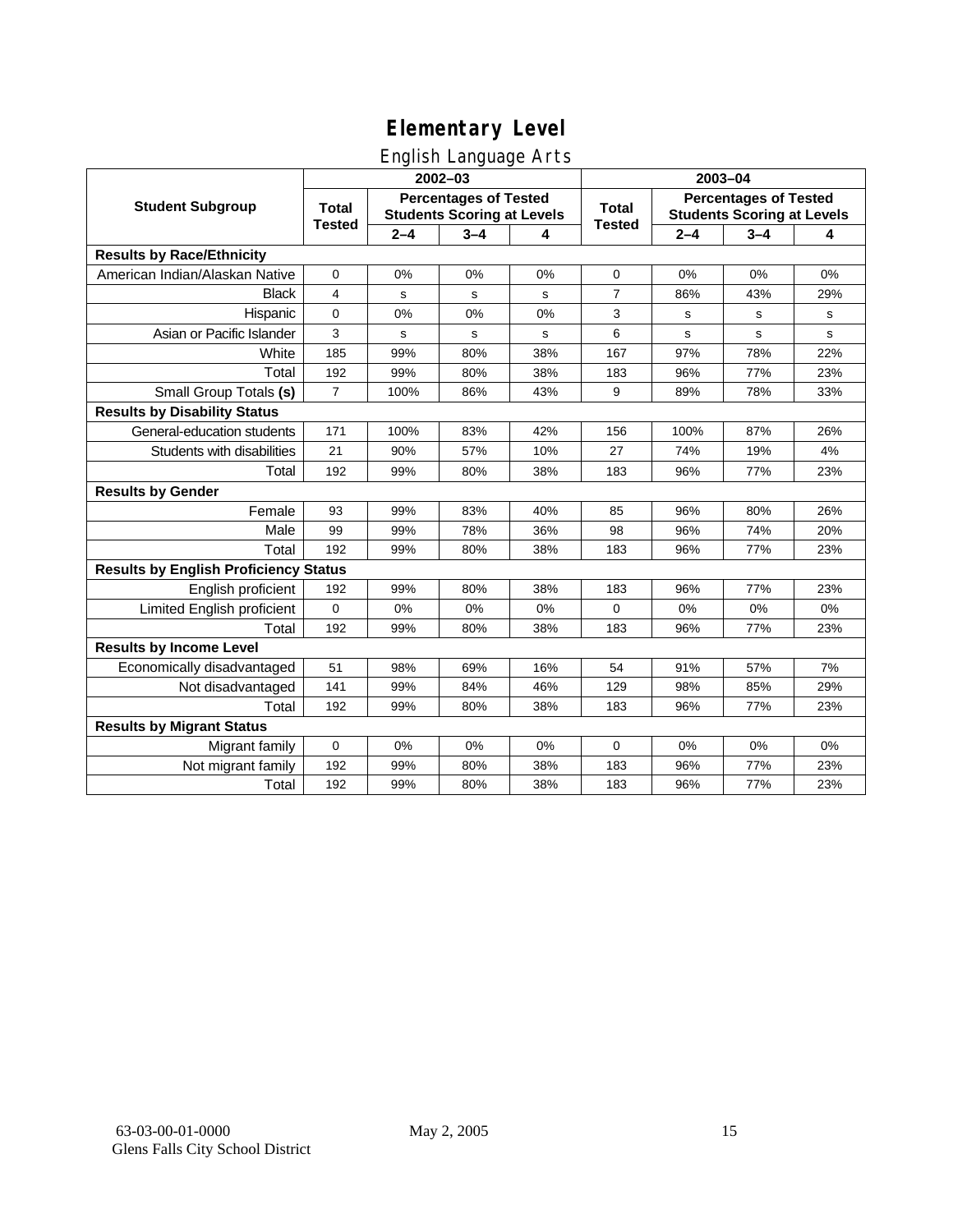#### Mathematics

|                                              |                               |         | 2002-03                                                           |     | 2003-04                       |                                                                   |             |     |
|----------------------------------------------|-------------------------------|---------|-------------------------------------------------------------------|-----|-------------------------------|-------------------------------------------------------------------|-------------|-----|
| <b>Student Subgroup</b>                      | <b>Total</b><br><b>Tested</b> |         | <b>Percentages of Tested</b><br><b>Students Scoring at Levels</b> |     | <b>Total</b><br><b>Tested</b> | <b>Percentages of Tested</b><br><b>Students Scoring at Levels</b> |             |     |
|                                              |                               | $2 - 4$ | $3 - 4$                                                           | 4   |                               | $2 - 4$                                                           | $3 - 4$     | 4   |
| <b>Results by Race/Ethnicity</b>             |                               |         |                                                                   |     |                               |                                                                   |             |     |
| American Indian/Alaskan Native               | $\mathbf{0}$                  | 0%      | 0%                                                                | 0%  | $\Omega$                      | 0%                                                                | 0%          | 0%  |
| <b>Black</b>                                 | 5                             | s       | s                                                                 | s   | 6                             | s                                                                 | s           | s   |
| Hispanic                                     | 0                             | 0%      | 0%                                                                | 0%  | 3                             | s                                                                 | $\mathbf s$ | s   |
| Asian or Pacific Islander                    | 3                             | s       | $\mathsf{s}$                                                      | s   | 6                             | 100%                                                              | 100%        | 50% |
| White                                        | 182                           | 98%     | 90%                                                               | 35% | 171                           | 98%                                                               | 89%         | 35% |
| Total                                        | 190                           | 98%     | 89%                                                               | 35% | 186                           | 98%                                                               | 89%         | 35% |
| Small Group Totals (s)                       | 8                             | 100%    | 75%                                                               | 38% | 9                             | 100%                                                              | 67%         | 33% |
| <b>Results by Disability Status</b>          |                               |         |                                                                   |     |                               |                                                                   |             |     |
| General-education students                   | 169                           | 99%     | 92%                                                               | 37% | 157                           | 100%                                                              | 96%         | 41% |
| Students with disabilities                   | 21                            | 95%     | 67%                                                               | 14% | 29                            | 86%                                                               | 48%         | 7%  |
| Total                                        | 190                           | 98%     | 89%                                                               | 35% | 186                           | 98%                                                               | 89%         | 35% |
| <b>Results by Gender</b>                     |                               |         |                                                                   |     |                               |                                                                   |             |     |
| Female                                       | 89                            | 99%     | 90%                                                               | 33% | 86                            | 97%                                                               | 86%         | 35% |
| Male                                         | 101                           | 98%     | 88%                                                               | 37% | 100                           | 99%                                                               | 91%         | 36% |
| Total                                        | 190                           | 98%     | 89%                                                               | 35% | 186                           | 98%                                                               | 89%         | 35% |
| <b>Results by English Proficiency Status</b> |                               |         |                                                                   |     |                               |                                                                   |             |     |
| English proficient                           | 190                           | 98%     | 89%                                                               | 35% | 186                           | 98%                                                               | 89%         | 35% |
| Limited English proficient                   | $\Omega$                      | 0%      | 0%                                                                | 0%  | $\Omega$                      | 0%                                                                | 0%          | 0%  |
| Total                                        | 190                           | 98%     | 89%                                                               | 35% | 186                           | 98%                                                               | 89%         | 35% |
| <b>Results by Income Level</b>               |                               |         |                                                                   |     |                               |                                                                   |             |     |
| Economically disadvantaged                   | 51                            | 98%     | 82%                                                               | 18% | 55                            | 95%                                                               | 73%         | 24% |
| Not disadvantaged                            | 139                           | 99%     | 91%                                                               | 41% | 131                           | 99%                                                               | 95%         | 40% |
| Total                                        | 190                           | 98%     | 89%                                                               | 35% | 186                           | 98%                                                               | 89%         | 35% |
| <b>Results by Migrant Status</b>             |                               |         |                                                                   |     |                               |                                                                   |             |     |
| Migrant family                               | 0                             | 0%      | 0%                                                                | 0%  | $\Omega$                      | 0%                                                                | 0%          | 0%  |
| Not migrant family                           | 190                           | 98%     | 89%                                                               | 35% | 186                           | 98%                                                               | 89%         | 35% |
| Total                                        | 190                           | 98%     | 89%                                                               | 35% | 186                           | 98%                                                               | 89%         | 35% |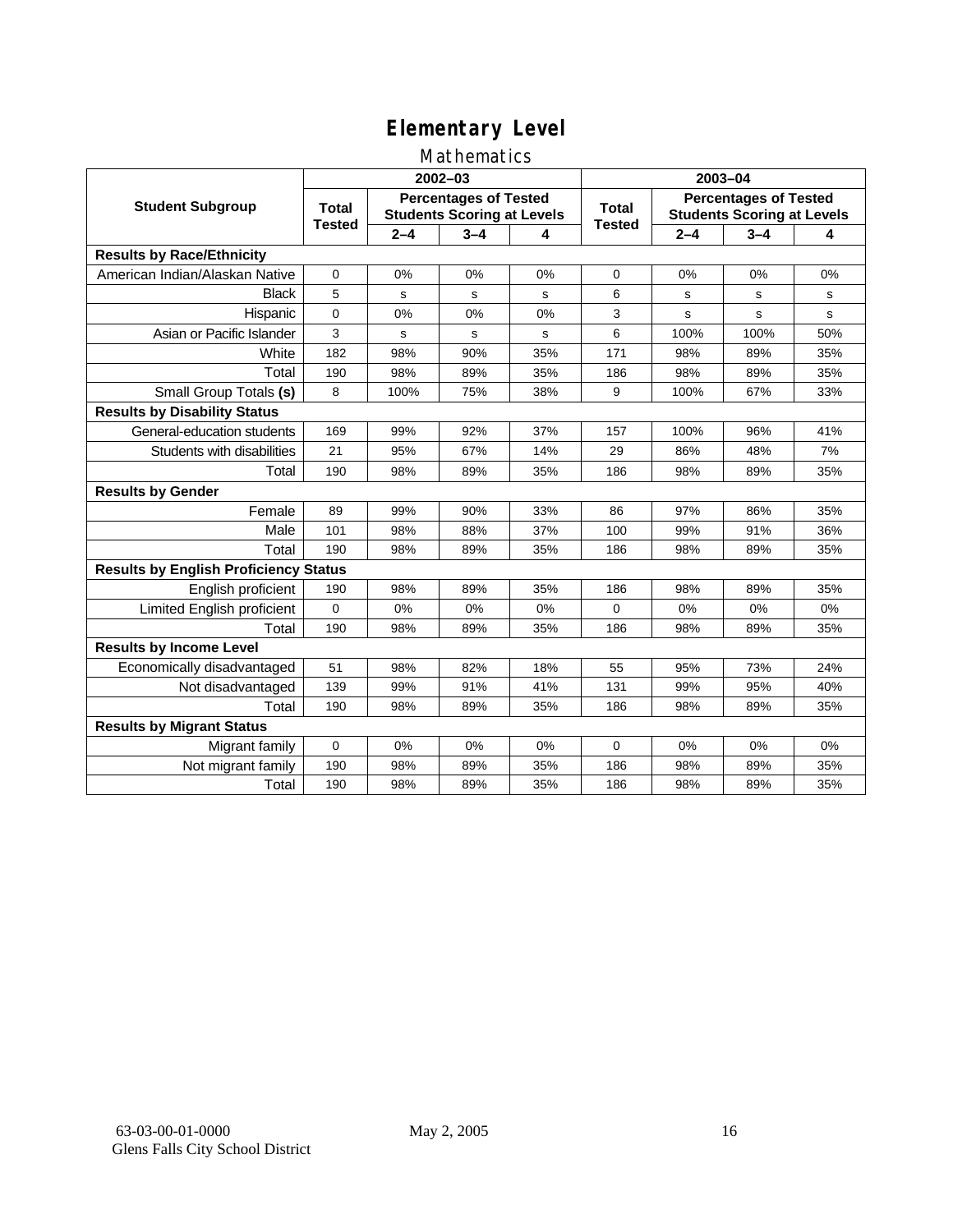#### Science\*

|                                              |                        | 2003-04 |                                                                   |     |  |  |  |  |
|----------------------------------------------|------------------------|---------|-------------------------------------------------------------------|-----|--|--|--|--|
| <b>Student Subgroup</b>                      | <b>Total</b><br>Tested |         | <b>Percentages of Tested</b><br><b>Students Scoring at Levels</b> |     |  |  |  |  |
|                                              |                        | $2 - 4$ | $3 - 4$                                                           | 4   |  |  |  |  |
| <b>Results by Race/Ethnicity</b>             |                        |         |                                                                   |     |  |  |  |  |
| American Indian/Alaskan Native               | $\Omega$               | 0%      | 0%                                                                | 0%  |  |  |  |  |
| <b>Black</b>                                 | 6                      | s       | s                                                                 | s   |  |  |  |  |
| Hispanic                                     | 3                      | S       | s                                                                 | s   |  |  |  |  |
| Asian or Pacific Islander                    | 6                      | 100%    | 100%                                                              | 83% |  |  |  |  |
| White                                        | 171                    | 99%     | 94%                                                               | 57% |  |  |  |  |
| Total                                        | 186                    | 99%     | 94%                                                               | 57% |  |  |  |  |
| Small Group Totals (s)                       | 9                      | 100%    | 89%                                                               | 33% |  |  |  |  |
| <b>Results by Disability Status</b>          |                        |         |                                                                   |     |  |  |  |  |
| General-education students                   | 158                    | 100%    | 97%                                                               | 63% |  |  |  |  |
| Students with disabilities                   | 28                     | 96%     | 71%                                                               | 25% |  |  |  |  |
| Total                                        | 186                    | 99%     | 94%                                                               | 57% |  |  |  |  |
| <b>Results by Gender</b>                     |                        |         |                                                                   |     |  |  |  |  |
| Female                                       | 86                     | 100%    | 91%                                                               | 51% |  |  |  |  |
| Male                                         | 100                    | 99%     | 96%                                                               | 62% |  |  |  |  |
| Total                                        | 186                    | 99%     | 94%                                                               | 57% |  |  |  |  |
| <b>Results by English Proficiency Status</b> |                        |         |                                                                   |     |  |  |  |  |
| English proficient                           | 186                    | 99%     | 94%                                                               | 57% |  |  |  |  |
| Limited English proficient                   | $\Omega$               | 0%      | 0%                                                                | 0%  |  |  |  |  |
| Total                                        | 186                    | 99%     | 94%                                                               | 57% |  |  |  |  |
| <b>Results by Income Level</b>               |                        |         |                                                                   |     |  |  |  |  |
| Economically disadvantaged                   | 53                     | 100%    | 89%                                                               | 36% |  |  |  |  |
| Not disadvantaged                            | 133                    | 99%     | 95%                                                               | 65% |  |  |  |  |
| Total                                        | 186                    | 99%     | 94%                                                               | 57% |  |  |  |  |
| <b>Results by Migrant Status</b>             |                        |         |                                                                   |     |  |  |  |  |
| Migrant family                               | $\Omega$               | 0%      | 0%                                                                | 0%  |  |  |  |  |
| Not migrant family                           | 186                    | 99%     | 94%                                                               | 57% |  |  |  |  |
| Total                                        | 186                    | 99%     | 94%                                                               | 57% |  |  |  |  |

\*Only one year of data is shown because a new assessment in elementary-level science was administered for the first time in 2003–04.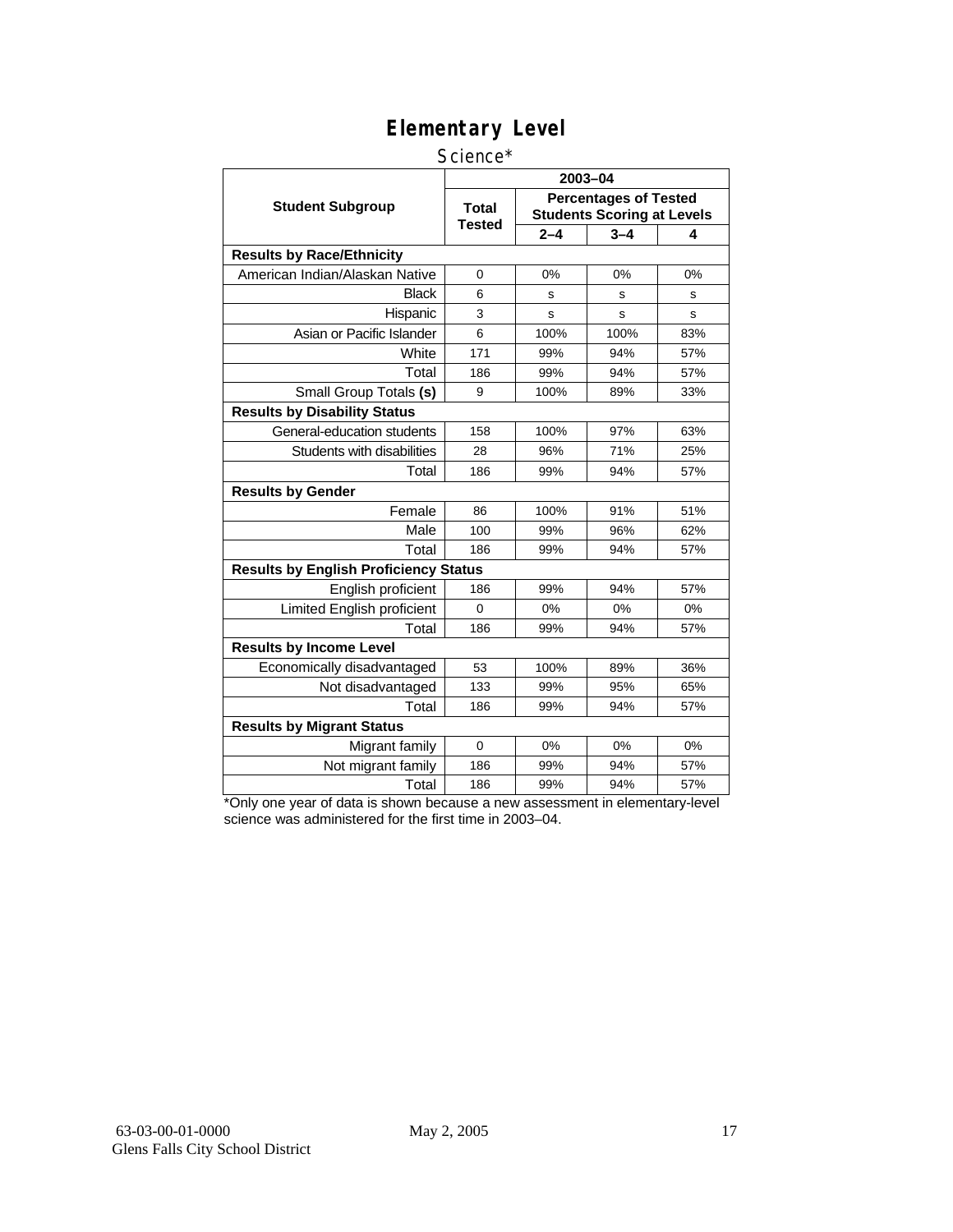#### English Language Arts

|                                              |                               |         | ັ<br>$2002 - 03$                                                  |     |                               | 2003-04                                                           |         |     |  |
|----------------------------------------------|-------------------------------|---------|-------------------------------------------------------------------|-----|-------------------------------|-------------------------------------------------------------------|---------|-----|--|
| <b>Student Subgroup</b>                      | <b>Total</b><br><b>Tested</b> |         | <b>Percentages of Tested</b><br><b>Students Scoring at Levels</b> |     | <b>Total</b><br><b>Tested</b> | <b>Percentages of Tested</b><br><b>Students Scoring at Levels</b> |         |     |  |
|                                              |                               | $2 - 4$ | $3 - 4$                                                           | 4   |                               | $2 - 4$                                                           | $3 - 4$ | 4   |  |
| <b>Results by Race/Ethnicity</b>             |                               |         |                                                                   |     |                               |                                                                   |         |     |  |
| American Indian/Alaskan Native               | $\mathbf 0$                   | 0%      | 0%                                                                | 0%  | 0                             | 0%                                                                | 0%      | 0%  |  |
| <b>Black</b>                                 | 9                             | 89%     | 56%                                                               | 11% | $\overline{7}$                | 100%                                                              | 29%     | 0%  |  |
| Hispanic                                     | 9                             | 89%     | 22%                                                               | 0%  | 5                             | 100%                                                              | 40%     | 0%  |  |
| Asian or Pacific Islander                    | 5                             | 100%    | 60%                                                               | 20% | 5                             | 100%                                                              | 40%     | 0%  |  |
| White                                        | 219                           | 94%     | 54%                                                               | 15% | 226                           | 93%                                                               | 58%     | 13% |  |
| Total                                        | 242                           | 93%     | 53%                                                               | 14% | 243                           | 93%                                                               | 56%     | 12% |  |
| Small Group Totals (s)                       | $\mathbf 0$                   | 0%      | 0%                                                                | 0%  | 0                             | 0%                                                                | 0%      | 0%  |  |
| <b>Results by Disability Status</b>          |                               |         |                                                                   |     |                               |                                                                   |         |     |  |
| General-education students                   | 217                           | 98%     | 58%                                                               | 16% | 206                           | 100%                                                              | 65%     | 14% |  |
| Students with disabilities                   | 25                            | 52%     | 12%                                                               | 0%  | 37                            | 57%                                                               | 5%      | 3%  |  |
| Total                                        | 242                           | 93%     | 53%                                                               | 14% | 243                           | 93%                                                               | 56%     | 12% |  |
| <b>Results by Gender</b>                     |                               |         |                                                                   |     |                               |                                                                   |         |     |  |
| Female                                       | 109                           | 96%     | 61%                                                               | 20% | 110                           | 94%                                                               | 55%     | 13% |  |
| Male                                         | 133                           | 91%     | 47%                                                               | 9%  | 133                           | 93%                                                               | 57%     | 11% |  |
| Total                                        | 242                           | 93%     | 53%                                                               | 14% | 243                           | 93%                                                               | 56%     | 12% |  |
| <b>Results by English Proficiency Status</b> |                               |         |                                                                   |     |                               |                                                                   |         |     |  |
| English proficient                           | 242                           | 93%     | 53%                                                               | 14% | 243                           | 93%                                                               | 56%     | 12% |  |
| Limited English proficient                   | $\Omega$                      | 0%      | 0%                                                                | 0%  | $\Omega$                      | 0%                                                                | 0%      | 0%  |  |
| Total                                        | 242                           | 93%     | 53%                                                               | 14% | 243                           | 93%                                                               | 56%     | 12% |  |
| <b>Results by Income Level</b>               |                               |         |                                                                   |     |                               |                                                                   |         |     |  |
| Economically disadvantaged                   | 46                            | 80%     | 28%                                                               | 7%  | 73                            | 84%                                                               | 36%     | 7%  |  |
| Not disadvantaged                            | 196                           | 96%     | 59%                                                               | 16% | 170                           | 98%                                                               | 65%     | 14% |  |
| Total                                        | 242                           | 93%     | 53%                                                               | 14% | 243                           | 93%                                                               | 56%     | 12% |  |
| <b>Results by Migrant Status</b>             |                               |         |                                                                   |     |                               |                                                                   |         |     |  |
| Migrant family                               | $\mathbf 0$                   | 0%      | 0%                                                                | 0%  | $\mathbf 0$                   | 0%                                                                | 0%      | 0%  |  |
| Not migrant family                           | 242                           | 93%     | 53%                                                               | 14% | 243                           | 93%                                                               | 56%     | 12% |  |
| Total                                        | 242                           | 93%     | 53%                                                               | 14% | 243                           | 93%                                                               | 56%     | 12% |  |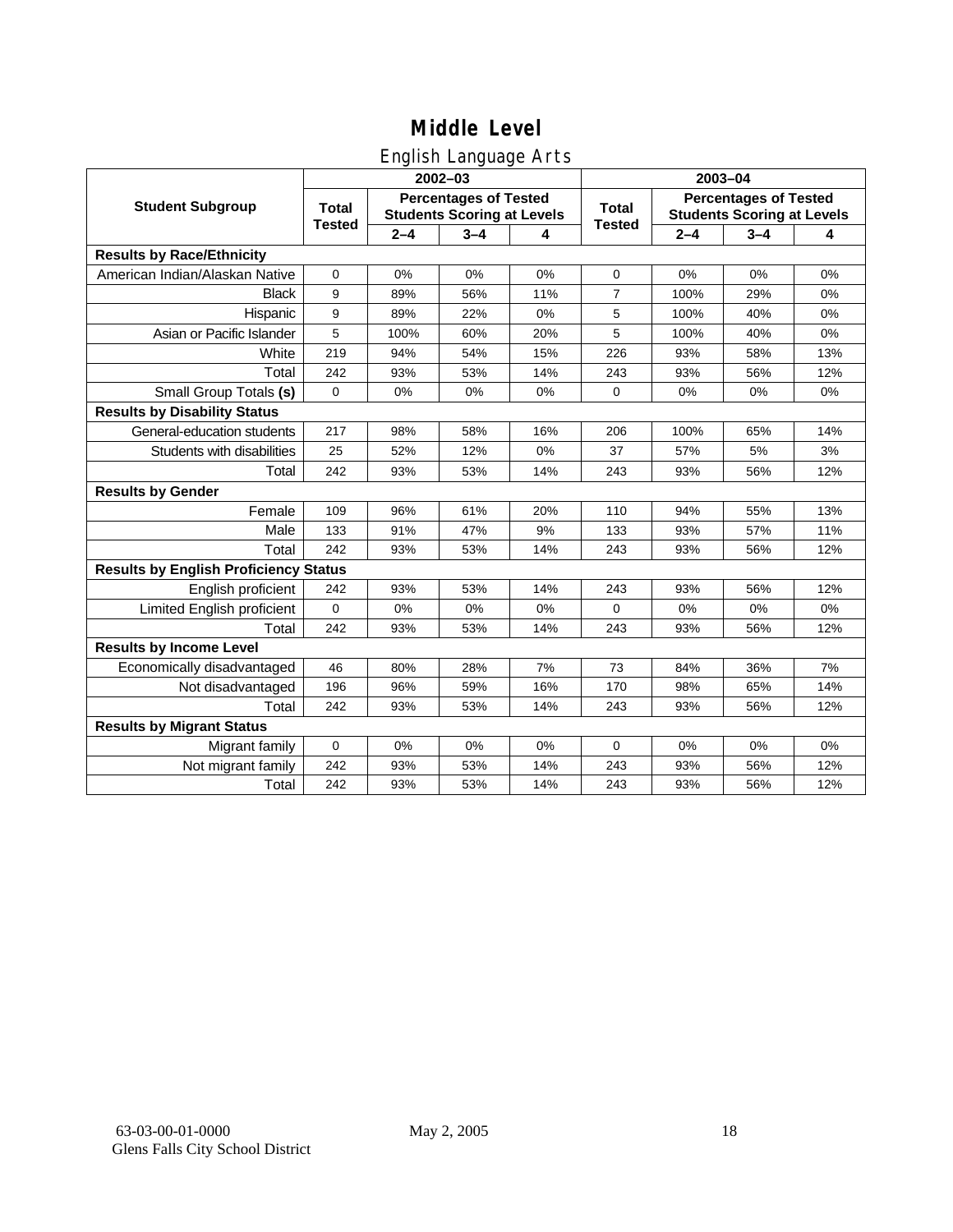#### Mathematics

|                                              |                               |         | $2002 - 03$                                                       |     | 2003-04                       |                                                                   |         |     |
|----------------------------------------------|-------------------------------|---------|-------------------------------------------------------------------|-----|-------------------------------|-------------------------------------------------------------------|---------|-----|
| <b>Student Subgroup</b>                      | <b>Total</b><br><b>Tested</b> |         | <b>Percentages of Tested</b><br><b>Students Scoring at Levels</b> |     | <b>Total</b><br><b>Tested</b> | <b>Percentages of Tested</b><br><b>Students Scoring at Levels</b> |         |     |
|                                              |                               | $2 - 4$ | $3 - 4$                                                           | 4   |                               | $2 - 4$                                                           | $3 - 4$ | 4   |
| <b>Results by Race/Ethnicity</b>             |                               |         |                                                                   |     |                               |                                                                   |         |     |
| American Indian/Alaskan Native               | 0                             | 0%      | 0%                                                                | 0%  | $\mathbf 0$                   | 0%                                                                | 0%      | 0%  |
| <b>Black</b>                                 | 9                             | 78%     | 22%                                                               | 0%  | 6                             | 100%                                                              | 50%     | 0%  |
| Hispanic                                     | 9                             | 78%     | 33%                                                               | 0%  | $\overline{7}$                | 86%                                                               | 57%     | 0%  |
| Asian or Pacific Islander                    | 5                             | 100%    | 80%                                                               | 20% | 5                             | 100%                                                              | 100%    | 40% |
| White                                        | 222                           | 88%     | 50%                                                               | 10% | 223                           | 92%                                                               | 78%     | 22% |
| Total                                        | 245                           | 88%     | 49%                                                               | 9%  | 241                           | 92%                                                               | 77%     | 21% |
| Small Group Totals (s)                       | $\Omega$                      | 0%      | 0%                                                                | 0%  | 0                             | 0%                                                                | 0%      | 0%  |
| <b>Results by Disability Status</b>          |                               |         |                                                                   |     |                               |                                                                   |         |     |
| General-education students                   | 220                           | 92%     | 54%                                                               | 10% | 206                           | 99%                                                               | 86%     | 23% |
| Students with disabilities                   | 25                            | 48%     | 4%                                                                | 0%  | 35                            | 51%                                                               | 20%     | 9%  |
| Total                                        | 245                           | 88%     | 49%                                                               | 9%  | 241                           | 92%                                                               | 77%     | 21% |
| <b>Results by Gender</b>                     |                               |         |                                                                   |     |                               |                                                                   |         |     |
| Female                                       | 112                           | 92%     | 50%                                                               | 12% | 112                           | 93%                                                               | 74%     | 19% |
| Male                                         | 133                           | 84%     | 47%                                                               | 8%  | 129                           | 91%                                                               | 79%     | 23% |
| Total                                        | 245                           | 88%     | 49%                                                               | 9%  | 241                           | 92%                                                               | 77%     | 21% |
| <b>Results by English Proficiency Status</b> |                               |         |                                                                   |     |                               |                                                                   |         |     |
| English proficient                           | 245                           | 88%     | 49%                                                               | 9%  | 241                           | 92%                                                               | 77%     | 21% |
| Limited English proficient                   | $\Omega$                      | 0%      | 0%                                                                | 0%  | $\Omega$                      | 0%                                                                | 0%      | 0%  |
| Total                                        | 245                           | 88%     | 49%                                                               | 9%  | 241                           | 92%                                                               | 77%     | 21% |
| <b>Results by Income Level</b>               |                               |         |                                                                   |     |                               |                                                                   |         |     |
| Economically disadvantaged                   | 44                            | 73%     | 25%                                                               | 2%  | 69                            | 81%                                                               | 52%     | 7%  |
| Not disadvantaged                            | 201                           | 91%     | 54%                                                               | 11% | 172                           | 97%                                                               | 87%     | 27% |
| Total                                        | 245                           | 88%     | 49%                                                               | 9%  | 241                           | 92%                                                               | 77%     | 21% |
| <b>Results by Migrant Status</b>             |                               |         |                                                                   |     |                               |                                                                   |         |     |
| Migrant family                               | 0                             | 0%      | 0%                                                                | 0%  | $\Omega$                      | 0%                                                                | 0%      | 0%  |
| Not migrant family                           | 245                           | 88%     | 49%                                                               | 9%  | 241                           | 92%                                                               | 77%     | 21% |
| Total                                        | 245                           | 88%     | 49%                                                               | 9%  | 241                           | 92%                                                               | 77%     | 21% |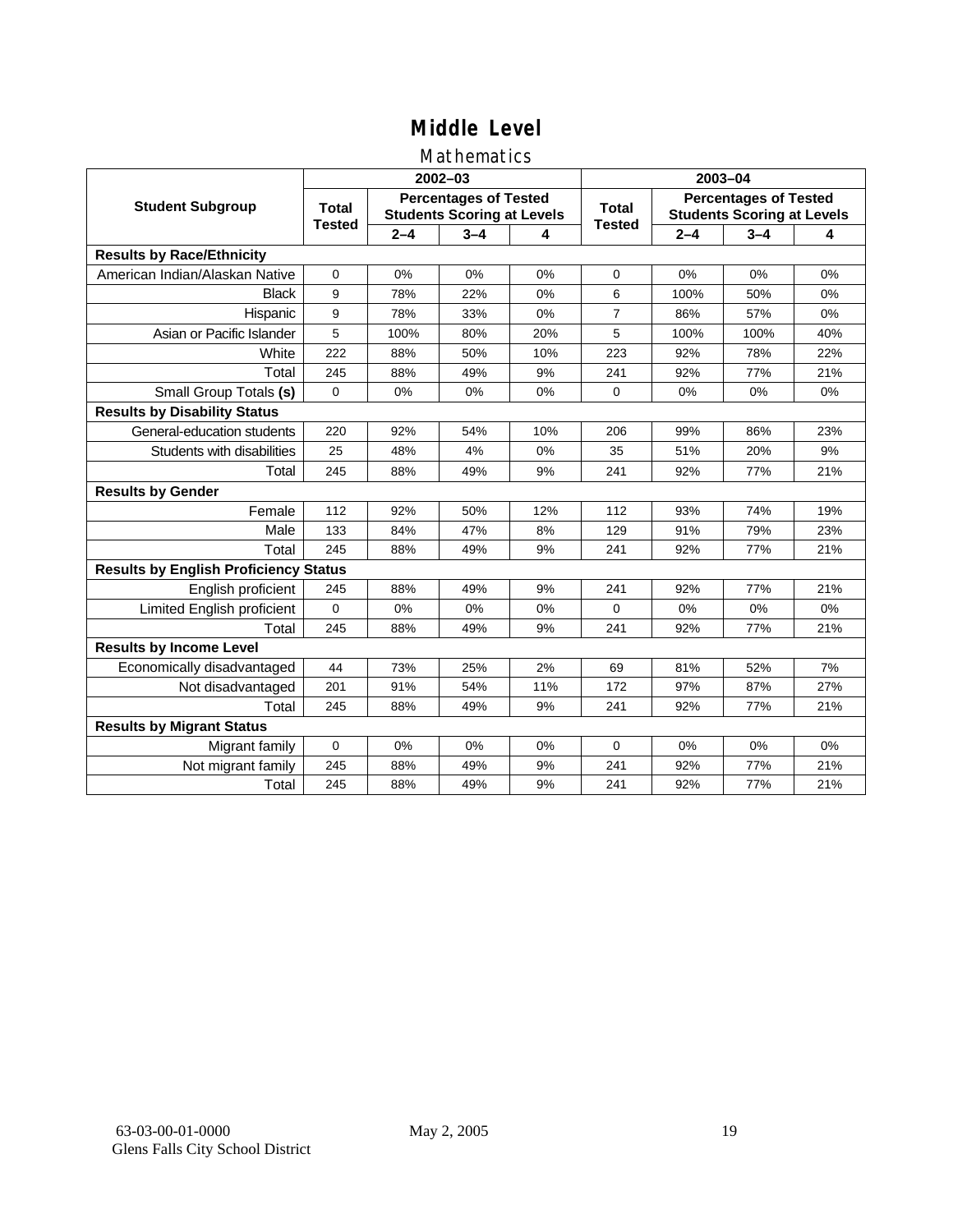#### **Science**

|                                              |                               |         | $2002 - 03$                                                       |       | 2003-04                       |                                                                   |         |     |
|----------------------------------------------|-------------------------------|---------|-------------------------------------------------------------------|-------|-------------------------------|-------------------------------------------------------------------|---------|-----|
| <b>Student Subgroup</b>                      | <b>Total</b><br><b>Tested</b> |         | <b>Percentages of Tested</b><br><b>Students Scoring at Levels</b> |       | <b>Total</b><br><b>Tested</b> | <b>Percentages of Tested</b><br><b>Students Scoring at Levels</b> |         |     |
|                                              |                               | $2 - 4$ | $3 - 4$                                                           | 4     |                               | $2 - 4$                                                           | $3 - 4$ | 4   |
| <b>Results by Race/Ethnicity</b>             |                               |         |                                                                   |       |                               |                                                                   |         |     |
| American Indian/Alaskan Native               | $\mathbf 0$                   | 0%      | 0%                                                                | 0%    | $\Omega$                      | 0%                                                                | 0%      | 0%  |
| <b>Black</b>                                 | 8                             | 100%    | 88%                                                               | 38%   | $\overline{7}$                | 100%                                                              | 100%    | 29% |
| Hispanic                                     | 9                             | 89%     | 67%                                                               | 33%   | 4                             | s                                                                 | s       | s   |
| Asian or Pacific Islander                    | 5                             | 100%    | 100%                                                              | 60%   | 5                             | s                                                                 | s       | s   |
| White                                        | 213                           | 99%     | 92%                                                               | 47%   | 218                           | 98%                                                               | 92%     | 56% |
| Total                                        | 235                           | 99%     | 91%                                                               | 46%   | 234                           | 98%                                                               | 92%     | 55% |
| Small Group Totals (s)                       | $\Omega$                      | 0%      | 0%                                                                | 0%    | 9                             | 100%                                                              | 100%    | 56% |
| <b>Results by Disability Status</b>          |                               |         |                                                                   |       |                               |                                                                   |         |     |
| General-education students                   | 211                           | 100%    | 94%                                                               | 51%   | 202                           | 100%                                                              | 97%     | 61% |
| Students with disabilities                   | $\overline{24}$               | 92%     | 58%                                                               | 8%    | 32                            | 91%                                                               | 63%     | 13% |
| Total                                        | 235                           | 99%     | 91%                                                               | 46%   | 234                           | 98%                                                               | 92%     | 55% |
| <b>Results by Gender</b>                     |                               |         |                                                                   |       |                               |                                                                   |         |     |
| Female                                       | 108                           | 100%    | 92%                                                               | 50%   | 106                           | 99%                                                               | 92%     | 43% |
| Male                                         | 127                           | 98%     | 90%                                                               | 43%   | 128                           | 98%                                                               | 93%     | 64% |
| Total                                        | 235                           | 99%     | 91%                                                               | 46%   | 234                           | 98%                                                               | 92%     | 55% |
| <b>Results by English Proficiency Status</b> |                               |         |                                                                   |       |                               |                                                                   |         |     |
| English proficient                           | 235                           | 99%     | 91%                                                               | 46%   | 234                           | 98%                                                               | 92%     | 55% |
| <b>Limited English proficient</b>            | $\Omega$                      | $0\%$   | 0%                                                                | $0\%$ | 0                             | 0%                                                                | 0%      | 0%  |
| Total                                        | 235                           | 99%     | 91%                                                               | 46%   | 234                           | 98%                                                               | 92%     | 55% |
| <b>Results by Income Level</b>               |                               |         |                                                                   |       |                               |                                                                   |         |     |
| Economically disadvantaged                   | 44                            | 98%     | 73%                                                               | 23%   | 66                            | 94%                                                               | 79%     | 33% |
| Not disadvantaged                            | 191                           | 99%     | 95%                                                               | 52%   | 168                           | 100%                                                              | 98%     | 63% |
| Total                                        | 235                           | 99%     | 91%                                                               | 46%   | 234                           | 98%                                                               | 92%     | 55% |
| <b>Results by Migrant Status</b>             |                               |         |                                                                   |       |                               |                                                                   |         |     |
| Migrant family                               | $\mathbf 0$                   | 0%      | 0%                                                                | 0%    | 0                             | 0%                                                                | 0%      | 0%  |
| Not migrant family                           | 235                           | 99%     | 91%                                                               | 46%   | 234                           | 98%                                                               | 92%     | 55% |
| Total                                        | 235                           | 99%     | 91%                                                               | 46%   | 234                           | 98%                                                               | 92%     | 55% |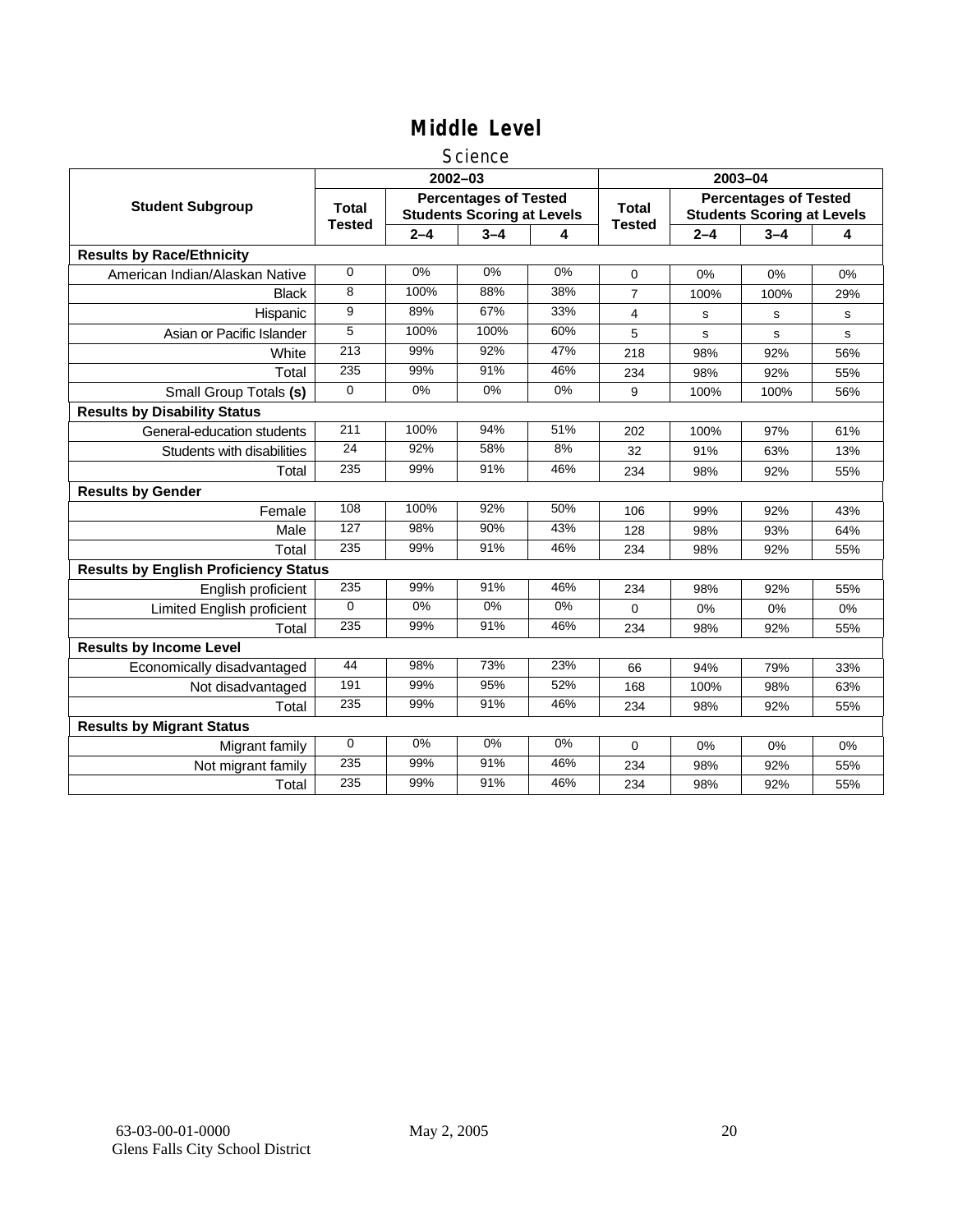#### **1999 and 2000 High School Cohorts**

General-education students who first entered ninth grade in 1999 or 2000 must score 55 or higher on Regents English and mathematics examinations to graduate. During the phase-in of the Regents examination graduation requirements, all students (with district board of education approval) may qualify for a local diploma by earning a score of 55–64 on the required Regents examinations; a score of 65 or higher is required for a Regents diploma. Students with disabilities and certain students with a Section 504 Accomodation Plan may qualify for a local diploma by passing Regents competency tests. The data in these tables show the performance of the cohorts as of June 30<sup>th</sup> of the fourth year after first entering grade 9.

#### **Performance on the English Assessment Requirement for Graduation**

|                                              |                              | 1999 Cohort              |                | 2000 Cohort       |                                  |                 |                          |                |                           |                          |
|----------------------------------------------|------------------------------|--------------------------|----------------|-------------------|----------------------------------|-----------------|--------------------------|----------------|---------------------------|--------------------------|
| <b>Student Subgroup</b>                      |                              | <b>Count of Students</b> |                |                   | <b>Percent</b><br><b>Meeting</b> |                 | <b>Count of Students</b> |                | Percent<br><b>Meeting</b> |                          |
|                                              | <b>Students</b><br>in Cohort | by Score                 |                |                   |                                  | <b>Students</b> | by Score                 |                |                           |                          |
|                                              |                              | <b>Regents</b>           |                | Pass-             | Gradu-                           | in              | <b>Regents</b>           |                | Pass-                     | Gradua-                  |
|                                              |                              | $55 -$<br>64             | $65 -$<br>100  | ed<br><b>RCTs</b> | ation<br>Require-<br>ment        | <b>Cohort</b>   | $55 -$<br>64             | $65 -$<br>100  | ed<br><b>RCTs</b>         | tion<br>Require-<br>ment |
| <b>Results by Race/Ethnicity</b>             |                              |                          |                |                   |                                  |                 |                          |                |                           |                          |
| American Indian/Alaskan Native               | $\mathbf 0$                  | 0                        | 0              | $\mathbf 0$       | 0%                               | 0               | 0                        | 0              | $\mathbf 0$               | 0%                       |
| <b>Black</b>                                 | 3                            | s                        | s              | s                 | s                                | 0               | $\overline{0}$           | $\overline{0}$ | 0                         | 0%                       |
| Hispanic                                     | $\pmb{0}$                    | 0                        | 0              | 0                 | 0%                               | 0               | 0                        | 0              | 0                         | 0%                       |
| Asian or Pacific Islander                    | $\overline{0}$               | $\overline{0}$           | $\overline{0}$ | $\overline{0}$    | 0%                               | $\mathbf{1}$    | s                        | s              | s                         | s                        |
| White                                        | 161                          | s                        | $\mathbf s$    | s                 | s                                | 159             | s                        | s              | s                         | s                        |
| Total                                        | 164                          | 6                        | 149            | 2                 | 96%                              | 160             | 6                        | 143            | $\mathbf{1}$              | 94%                      |
| Small Group Totals (s)                       | 164                          | 6                        | 149            | $\overline{2}$    | 96%                              | 160             | 6                        | 143            | 1                         | 94%                      |
| <b>Results by Disability Status</b>          |                              |                          |                |                   |                                  |                 |                          |                |                           |                          |
| General-education students                   | 149                          | 3                        | 143            | 0                 | 98%                              | 145             | 5                        | 136            | 0                         | 97%                      |
| Students with disabilities                   | 15                           | 3                        | 6              | $\overline{2}$    | 73%                              | 15              | 1                        | $\overline{7}$ | 1                         | 60%                      |
| Total                                        | 164                          | 6                        | 149            | $\overline{2}$    | 96%                              | 160             | 6                        | 143            | 1                         | 94%                      |
| <b>Results by Gender</b>                     |                              |                          |                |                   |                                  |                 |                          |                |                           |                          |
| Female                                       | 85                           | $\overline{2}$           | 77             | $\overline{2}$    | 95%                              | 83              | 4                        | 72             | 1                         | 93%                      |
| Male                                         | 79                           | 4                        | 72             | $\mathbf 0$       | 96%                              | 77              | $\overline{2}$           | 71             | $\mathbf 0$               | 95%                      |
| Total                                        | 164                          | 6                        | 149            | $\overline{2}$    | 96%                              | 160             | 6                        | 143            | 1                         | 94%                      |
| <b>Results by English Proficiency Status</b> |                              |                          |                |                   |                                  |                 |                          |                |                           |                          |
| English proficient                           | 164                          | 6                        | 149            | 2                 | 96%                              | 160             | 6                        | 143            | 1                         | 94%                      |
| Limited English proficient                   | $\Omega$                     | 0                        | $\mathbf 0$    | 0                 | 0%                               | 0               | 0                        | 0              | $\mathbf 0$               | 0%                       |
| Total                                        | 164                          | 6                        | 149            | $\overline{2}$    | 96%                              | 160             | 6                        | 143            | $\mathbf{1}$              | 94%                      |
| <b>Results by Income Level</b>               |                              |                          |                |                   |                                  |                 |                          |                |                           |                          |
| Economically disadvantaged                   | 1                            | s                        | s              | s                 | s                                | 14              | $\overline{2}$           | 10             | 0                         | 86%                      |
| Not disadvantaged                            | 163                          | $\mathbf s$              | s              | s                 | s                                | 146             | 4                        | 133            | 1                         | 95%                      |
| Total                                        | 164                          | 6                        | 149            | $\overline{2}$    | 96%                              | 160             | 6                        | 143            | $\mathbf{1}$              | 94%                      |
| <b>Results by Migrant Status</b>             |                              |                          |                |                   |                                  |                 |                          |                |                           |                          |
| Migrant family                               | $\mathbf 0$                  | 0                        | 0              | 0                 | 0%                               | $\Omega$        | 0                        | 0              | 0                         | 0%                       |
| Not migrant family                           | 164                          | 6                        | 149            | 2                 | 96%                              | 160             | 6                        | 143            | 1                         | 94%                      |
| Total                                        | 164                          | 6                        | 149            | 2                 | 96%                              | 160             | 6                        | 143            | 1                         | 94%                      |

#### **after Four Years of High School**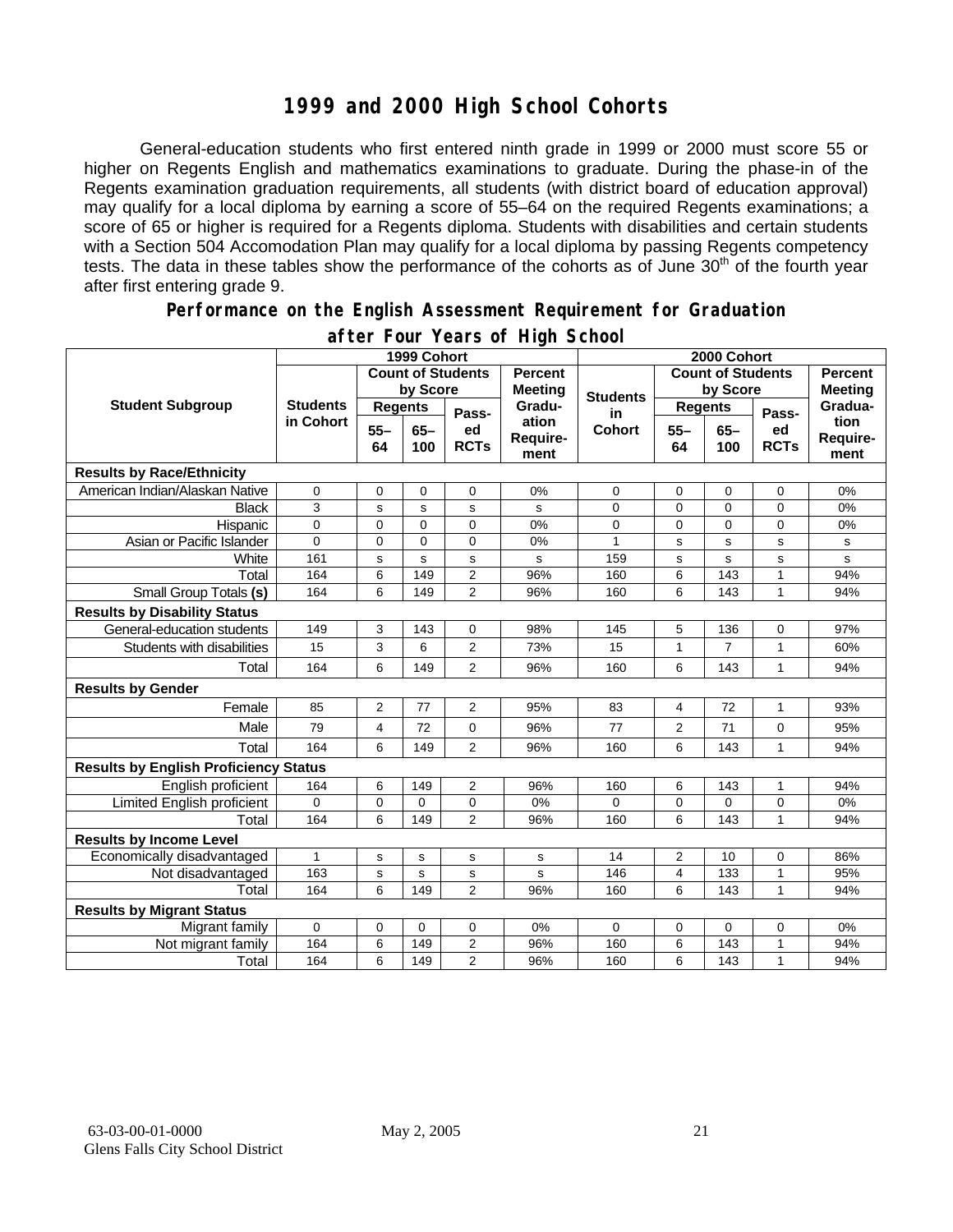#### **for Graduation after Four Years of High School 1999 Cohort Count of Students by Score Count of Students by Score** Student Subgroup Students **Busicial Students** Regents **Regents Student Students Regents in Cohort 55– 64 65– 100 Passed RCTs Percent Meeting Graduation Requirement Students in Cohort 55– 64 65– 100 Passed RCTs Percent Meeting Graduation Requirement Results by Race/Ethnicity**  American Indian/Alaskan Native 0 0 0 0 0% 0 0 0 0 0% Black | 3 | s | s | s | 0 | 0 | 0 | 0 | 0% Hispanic 0 0 0 0 0% 0 0 0 0 0% Asian or Pacific Islander 0 0 0 0 0 0 0 0 0 0 0 0 1 s s s s s White | 161 | s | s | s | s | 159 | s | s | s | s Total 164 22 128 4 94% 160 12 137 2 94% Small Group Totals **(s)** 164 22 128 4 94% 160 12 137 2 94% **Results by Disability Status**  General-education students | 149 | 22 | 123 | 0 | 97% | 145 | 10 | 133 | 0 | 99% Students with disabilities | 15 | 0 | 5 | 4 | 60% | 15 | 2 | 4 | 2 | 53% Total 164 22 128 4 94% 160 12 137 2 94% **Results by Gender**  Female | 85 | 14 | 64 | 1 | 93% | 83 | 5 | 71 | 1 | 93% Male 79 8 64 3 95% 77 7 66 1 96% Total 164 22 128 4 94% 160 12 137 2 94% **Results by English Proficiency Status**  English proficient | 164 | 22 | 128 | 4 | 94% | 160 | 12 | 137 | 2 | 94% Limited English proficient 0 0 0 0 0% 0 0 0 0 0% Total | 164 | 22 | 128 | 4 | 94% | 160 | 12 | 137 | 2 | 94% **Results by Income Level**  Economically disadvantaged 1 s s s s 14 1 1 0 86% Not disadvantaged 163 s s s s 146 11 126 2 95% Total | 164 | 22 | 128 | 4 | 94% | 160 | 12 | 137 | 2 | 94% **Results by Migrant Status**  Migrant family 0 0 0 0 0% 0 0 0 0 0% Not migrant family 164 22 128 4 94% 160 12 137 2 94%

Total | 164 | 22 | 128 | 4 | 94% | 160 | 12 | 137 | 2 | 94%

# **Performance on the Mathematics Assessment Requirement**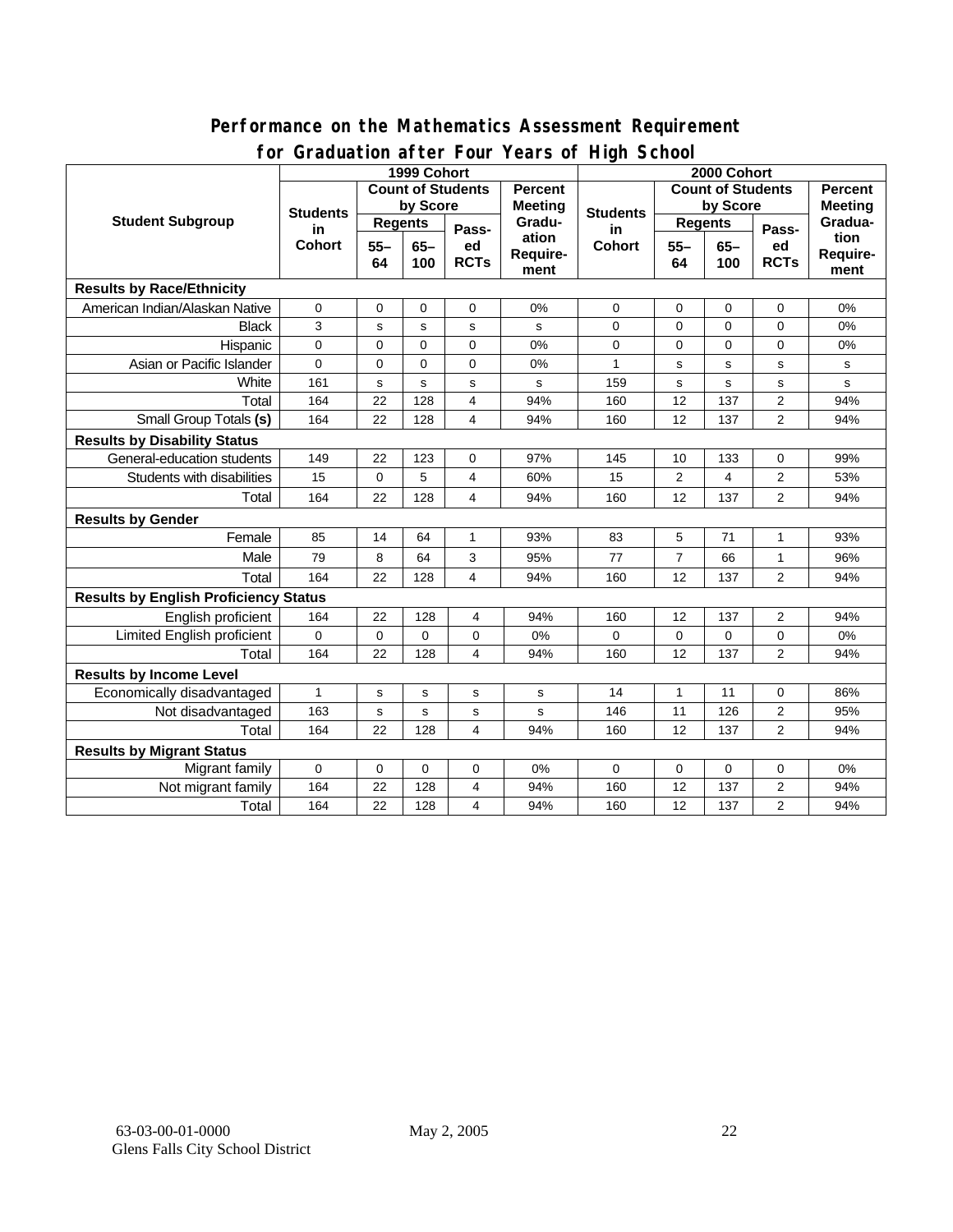#### **Cohort Graduation Rates**

Students were counted as graduates if they earned a local diploma with or without a Regents endorsement by August 31<sup>st</sup> of the fourth year after first entering grade 9. The graduation-rate cohort includes students who transferred to general education development (GED) programs. These students were not counted in the district accountability cohort for English and mathematics.

|                                              |                                         | 1998 Cohort as of         | 1999 Cohort as of                |                    |  |  |  |  |  |  |
|----------------------------------------------|-----------------------------------------|---------------------------|----------------------------------|--------------------|--|--|--|--|--|--|
|                                              |                                         | <b>August 31, 2002</b>    | August 31, 2003                  |                    |  |  |  |  |  |  |
| <b>Student Subgroup</b>                      | <b>Graduation</b><br><b>Rate Cohort</b> | <b>Graduation</b><br>Rate | Graduation<br><b>Rate Cohort</b> | Graduation<br>Rate |  |  |  |  |  |  |
| <b>Results by Race/Ethnicity</b>             |                                         |                           |                                  |                    |  |  |  |  |  |  |
| American Indian/Alaskan Native               | $\mathbf 0$                             | 0%                        | $\mathbf 0$                      | 0%                 |  |  |  |  |  |  |
| <b>Black</b>                                 | 3                                       | s                         | 3                                | s                  |  |  |  |  |  |  |
| Hispanic                                     | 1                                       | s                         | $\mathbf 0$                      | 0%                 |  |  |  |  |  |  |
| Asian or Pacific Islander                    | 1                                       | s                         | 0                                | 0%                 |  |  |  |  |  |  |
| White                                        | 150                                     | 91%                       | 165                              | s                  |  |  |  |  |  |  |
| Total                                        | 155                                     | 91%                       | 168                              | 90%                |  |  |  |  |  |  |
| Small Group Totals (s)                       | 5                                       | 100%                      | 168                              | 90%                |  |  |  |  |  |  |
| <b>Results by Disability Status</b>          |                                         |                           |                                  |                    |  |  |  |  |  |  |
| General-education students                   | 143                                     | 91%                       | 149                              | 96%                |  |  |  |  |  |  |
| Students with disabilities                   | 12                                      | 92%                       | 19                               | 47%                |  |  |  |  |  |  |
| Total                                        | 155                                     | 91%                       | 168                              | 90%                |  |  |  |  |  |  |
| <b>Results by Gender</b>                     |                                         |                           |                                  |                    |  |  |  |  |  |  |
| Female                                       | 76                                      | 89%                       | 88                               | 90%                |  |  |  |  |  |  |
| Male                                         | 79                                      | 92%                       | 80                               | 91%                |  |  |  |  |  |  |
| Total                                        | 155                                     | 91%                       | 168                              | 90%                |  |  |  |  |  |  |
| <b>Results by English Proficiency Status</b> |                                         |                           |                                  |                    |  |  |  |  |  |  |
| English proficient                           | 155                                     | 91%                       | 168                              | 90%                |  |  |  |  |  |  |
| Limited English proficient                   | $\mathbf{0}$                            | 0%                        | $\Omega$                         | 0%                 |  |  |  |  |  |  |
| Total                                        | 155                                     | 91%                       | 168                              | 90%                |  |  |  |  |  |  |
| <b>Results by Income Level</b>               |                                         |                           |                                  |                    |  |  |  |  |  |  |
| Economically disadvantaged                   | $\overline{7}$                          | 100%                      | 3                                | s                  |  |  |  |  |  |  |
| Not disadvantaged                            | 148                                     | 91%                       | 165                              | s                  |  |  |  |  |  |  |
| Total                                        | 155                                     | 91%                       | 168                              | 90%                |  |  |  |  |  |  |
| <b>Results by Migrant Status</b>             |                                         |                           |                                  |                    |  |  |  |  |  |  |
| Migrant family                               | $\Omega$                                | 0%                        | $\mathbf 0$                      | 0%                 |  |  |  |  |  |  |
| Not migrant family                           | 155                                     | 91%                       | 168                              | 90%                |  |  |  |  |  |  |
| Total                                        | 155                                     | 91%                       | 168                              | 90%                |  |  |  |  |  |  |